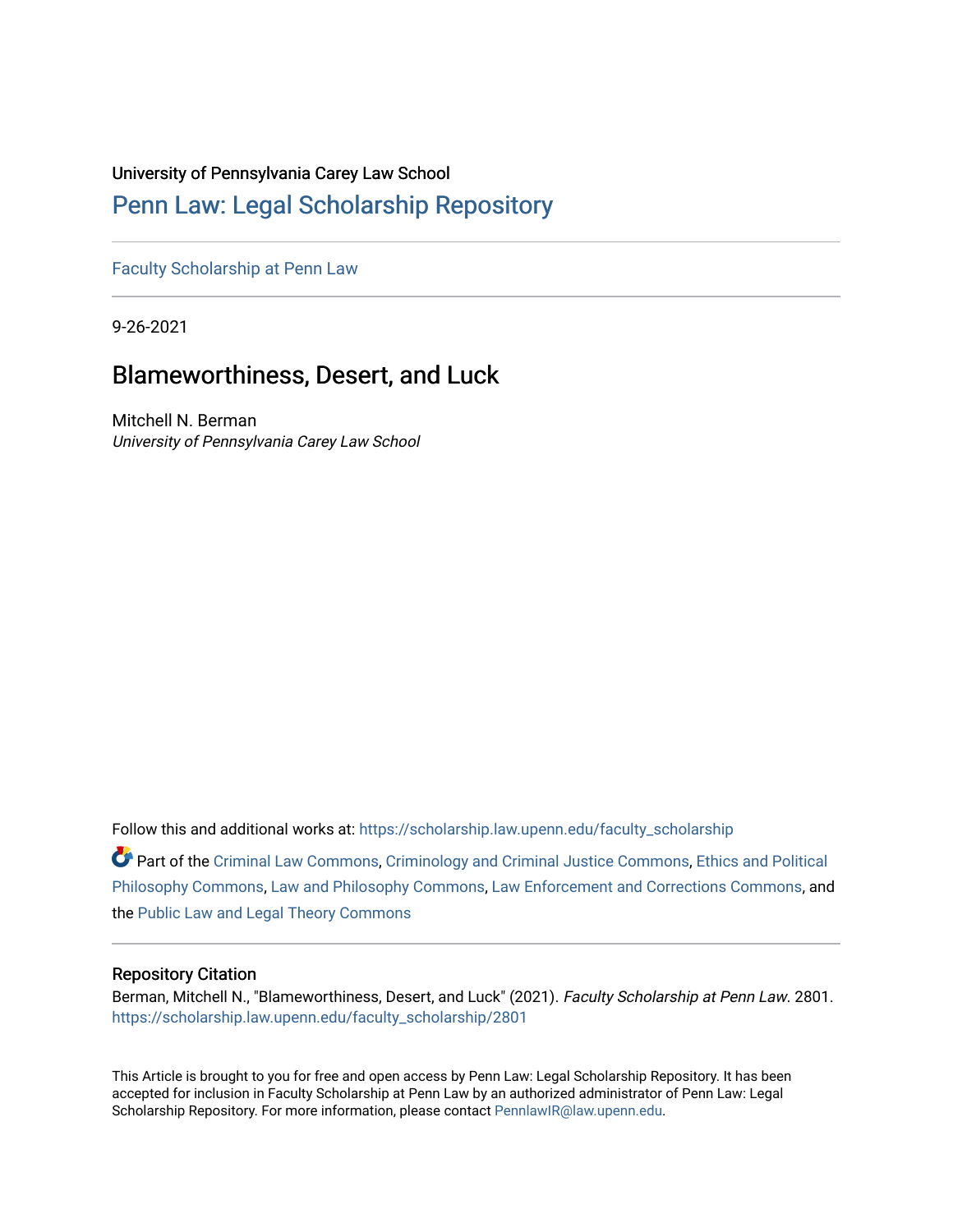# **Blameworthiness, Desert, and Luck** Mitchell N. Berman\*

# Draft, September 26, 2021

*Abstract*: Philosophers disagree about whether outcome luck can affect an agent's "moral responsibility." Focusing on responsibility's "negative side," some maintain, and others deny, that an action's results bear constitutively on how "blameworthy" the actor is, and on how much blame or punishment they "deserve." Crucially, both sides to the debate assume that an actor's blameworthiness and negative desert are equally affected or unaffected—by an action's results. This article challenges that previously overlooked assumption, arguing that blameworthiness and desert are distinct moral notions that serve distinct normative functions: blameworthiness serves a *liability* function (removing a bar to otherwise impermissible treatments), whereas desert serves a *favoring* function (contributing new value to states of affairs, or providing new reasons for responsive treatments). Having distinguished (negative) desert from blameworthiness, the article proposes a novel resolution to the outcome-luck debate: that results do not affect an agent's liability to blame, but do affect the amount and severity of blame to which the agent is justly liable, including by affecting the severity of blame that the agent deserves.

# **Introduction**

A standard case in the moral luck literature takes the following form: H and M, acting independently, both shoot at V, intending to kill, without justification or excuse, and (if it matters) while holding equal credences regarding the likelihood of succeeding. Due to factors outside of the control or anticipation of H or M (a gust of wind, an imperfection in M's rifle barrel, V's sudden movement), H's bullet hits V, killing them, while M's bullet flies harmlessly past. (H hit V; M missed V.)

Philosophers use hypotheticals like this one—or others that involve paired agents who act recklessly or negligently with respect to the result at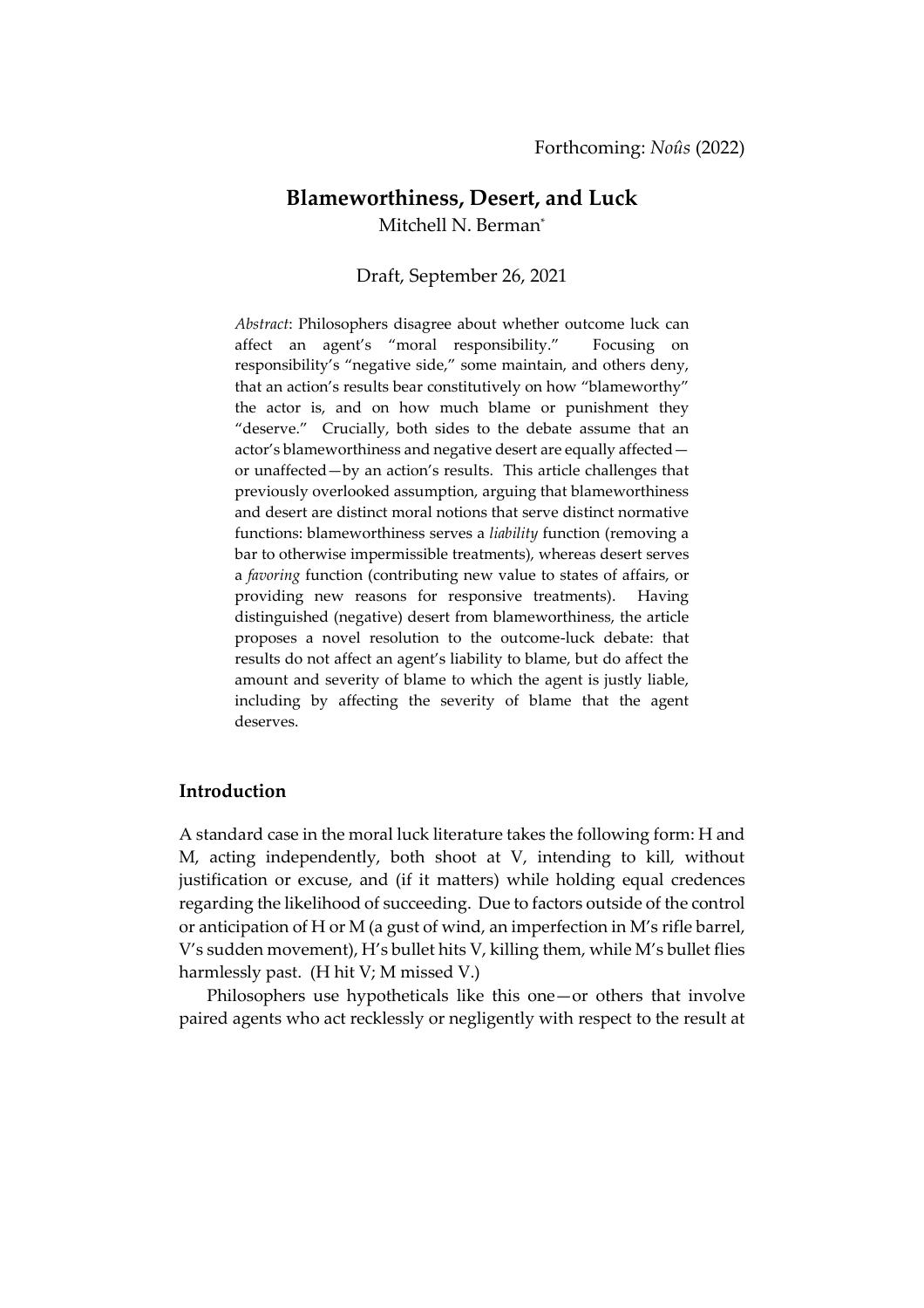issue, rather than intentionally  $1 -$ to motivate questions about moral outcome luck that they frequently formulate (when not deploying that frustratingly plastic word "responsibility") in terms of "blameworthiness" or "desert." They ask, for example, whether H and M are "equally blameworthy,"<sup>2</sup> or whether H and M "deserve equal punishment."<sup>3</sup> Frequently, commentators speak both ways at once. To pick a single example almost at random, Susan Wolf, in a well-known article (2001, 5-6, emphases added), characterizes the outcome luck question, interchangeably, as "whether those whose acts actually lead to serious harm *deserve* the same treatment . . . as those who, but for fortune, would have caused as much damage" and as whether "a person whose actions have morally worse effects is . . . more *blameworthy* than one whose equally faulty behavior has less harmful consequences." Similarly, the most prominent living retributivist, Michael Moore (1997, 215, 218) poses the "question" and "problem" of "moral luck" in terms, interchangeably, of "blameworthiness," "moral deserts," and "moral responsibility."

The assumption that underlies this pattern of speech, occasionally made explicit,<sup>4</sup> is that to be blameworthy for thus-and-such and to deserve punishment (or suffering, or hard treatment) for thus-and-such are linked

<sup>\*</sup> Leon Meltzer Professor of Law, the University of Pennsylvania Carey Law School, and Professor of Philosophy, the University of Pennsylvania. Email: [mitchberman@law.upenn.edu.](mailto:mitchberman@law.upenn.edu) Near and distant predecessors to this paper were presented at Yale Law School, the Centre for Ethics, Law and Public Affairs at the University of Warwick, and at the APA Eastern. I am grateful to workshop participants, especially Randolph Clarke, Matthew Clayton, Paulina Essunger, Helen McCabe, Tom Parr, Scott Shapiro, Adam Slavny, Victor Tadros, and Gideon Yaffe, for constructive feedback on these occasions. I am also indebted to Craig Agule, David Enoch, Dana Nelkin, Michael Zimmerman, and two anonymous referees for very helpful written comments, and to Gideon Rosen for graciously welcoming me to audit his course on moral responsibility.

<sup>1</sup> I highlight cases in which the results are intended because, like others (Sverdlik 1988, 79), I find them simpler. But, in broad strokes, my analysis applies the same to cases of intent, knowledge, foresight, and negligence. The analyses might differ at the level of detail, and I identify some possible differences in due course.

<sup>2</sup> Examples of formulations along these lines include, among countless others, Edwards & Simester (2019, 65); Nelkin (2019); Hartman (2019, 3181), Otsuka (2009, 373); Enoch & Marmor (2008, 409); Domsky (2004, 445); Zimmerman (2002, 561); Sverdlik (1988, 79).

<sup>3</sup> Again, just a sample of numerous instances are Freiman & Nichols (2011, 124); Levy (2005, 265-66); Christopher (2004, 421); Rosebury (1995, 499); Lewis (1989, 55-56).

<sup>4</sup> For example, Andrew Khoury (2018, 781) squarely maintains that the puzzle of resultant moral luck involves the extent of an agent's blameworthiness or praiseworthiness and then reasons: "It is natural to think, from the retributivist standpoint, that just punishment is a matter of giving the criminal what he deserves and that what he deserves is proportionate to his blameworthiness. If the successful are more blameworthy than the unsuccessful, then they deserve harsher punishment."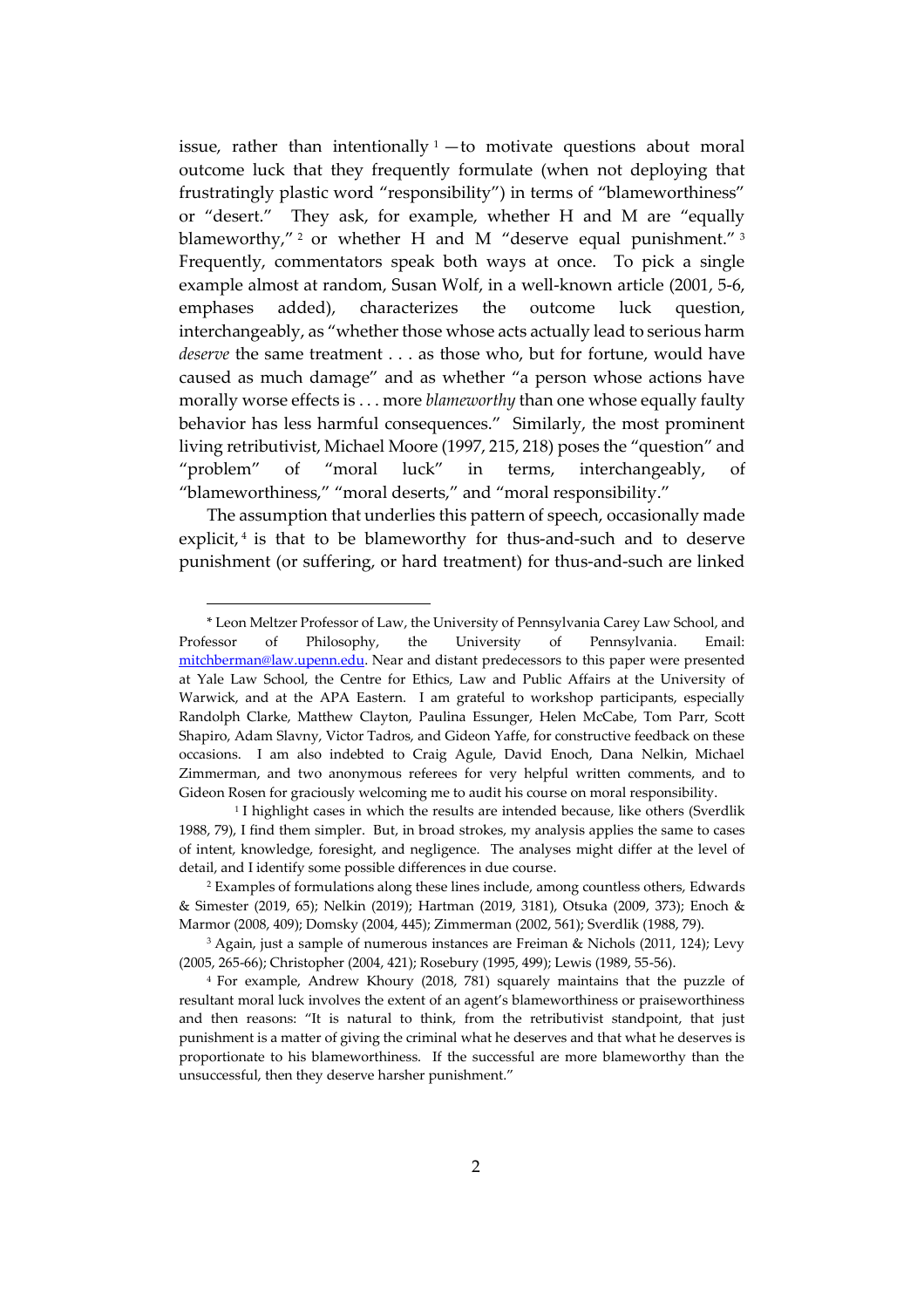in such a fashion that questions formulated in terms of blameworthiness and deserved punishment necessarily elicit the same answers. Those who believe in outcome luck will conclude that H is more blameworthy than M and deserves more punishment or harsher treatment; those who reject outcome luck will conclude that H and M are equally blameworthy and deserve equal punishment. I will call the premise that the factors that determine the fact and extent of an agent's blameworthiness are identical to those that determine the fact and extent of an agent's negative desert *the equivalence thesis*, shorthand for "the blameworthiness-desert equivalence thesis." <sup>5</sup> The equivalence thesis is nearly universal. Not only is it shared by proponents and opponents of moral outcome luck, 6 it is endorsed or assumed by scholars writing on topics across the waterfront of punishment theory. But if the equivalence thesis is false, then these two questions about moral outcome luck—phrased in terms of "blameworthiness" and of "desert"—are not alternative formulations of the same substantive question, but different substantive questions that can (though might not) support different answers.

I argue in this paper that the equivalence thesis is false. I'd like to further conclude that one of these normative concepts is sensitive to the results of an agent's willings and that the other is not. That would furnish a neat and crisp resolution to the outcome-luck debates. Unfortunately, matters prove to be more complex and equivocal. They are equivocal because whether negative desert is sensitive to outcomes depends upon an account of the point of or rationale for (negative) desert in the first place, an issue that this article hopes to advance but does not purport to resolve. They are complex because, just as negative desert must be distinguished from blameworthiness, a second largely overlooked distinction must be drawn internal to blameworthiness, the distinction between the extent to which an agent is liable to blame for their conduct, and the magnitude or severity of blame to which they are liable.

<sup>&</sup>lt;sup>5</sup> People who harbor this assumption are overwhelmingly likely to believe that equivalence holds as well between praiseworthiness and deserved reward. But to simplify discussion, and because it is the clear focal case in the literature, I will concentrate on the "negative" side—the side that involves blameworthiness and deserved punishment—not the "positive" side that involves praiseworthiness and deserved reward. Readers who deny that anybody ever deserves bads (to be punished, to suffer, etc.) but accept that persons can deserve goods (to be rewarded, to be happy, etc.) can follow along by making the necessary substitutions in what follows.

<sup>6</sup> The only counterexamples I'm aware of are persons who combine belief in moral outcome luck with the denial of desert, either negative or total. Acceptance of moral outcome luck leads to the conclusion that H is more blameworthy than M. Denial of desert entails the conclusion that H and M deserve the same punishment, namely none.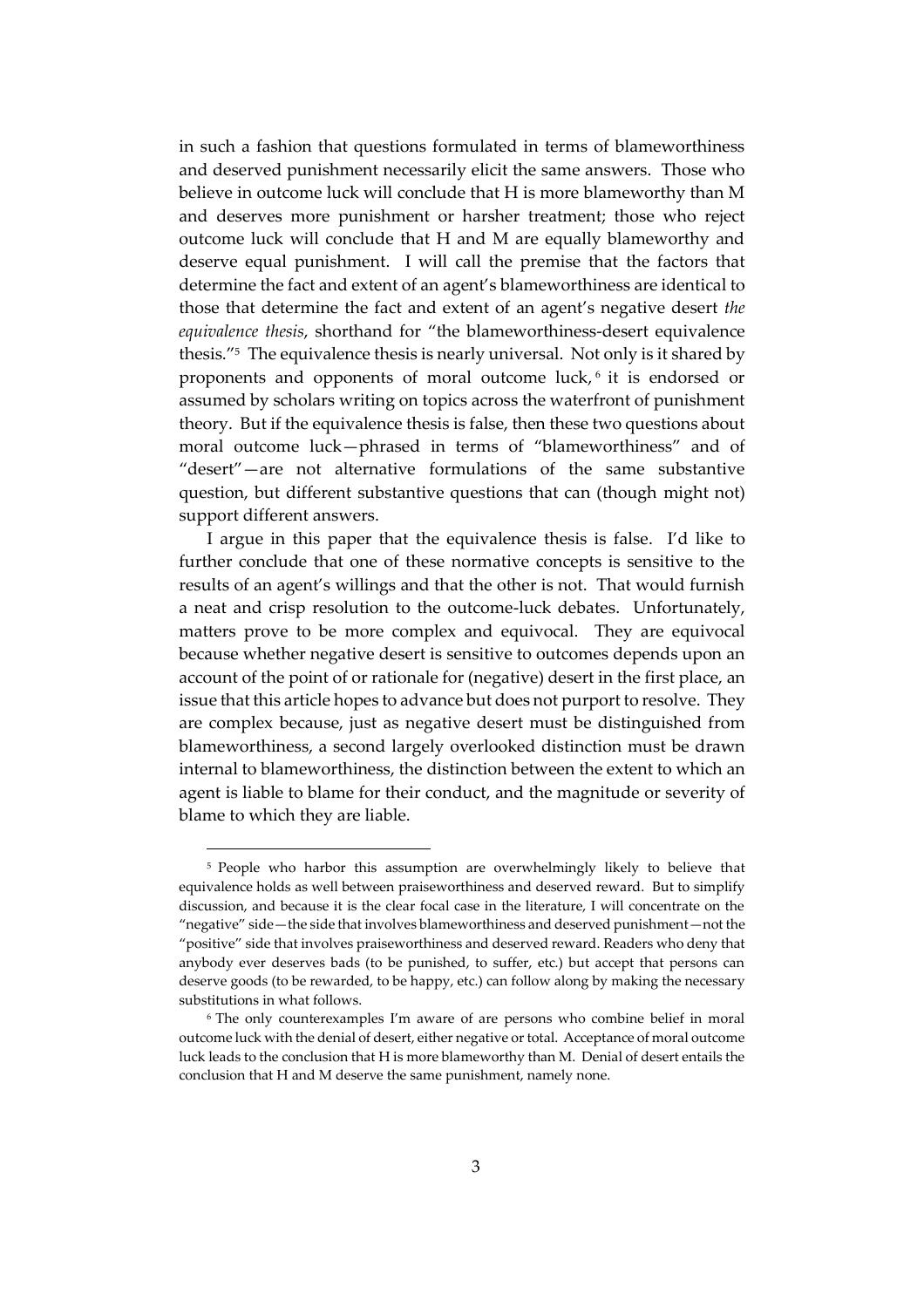The paper proceeds over five sections. Section 1 introduces two distinct functions that responsibility concepts are needed to serve: liability and favoring. Sections 2 and 3 argue, respectively, that desert is a favoring concept, and that blameworthiness serves a liability function. Section 4 examines how the results of an agent's conduct bear on their desert. It explains that an answer to that question depends upon an answer to the logically prior question of why the fact of wrongdoing, results aside, would favor that the wrongdoer suffer or be punished or blamed in the first place. That is, we cannot settle on confident judgments about the grounds or determinants of deserved blame or suffering—and, in particular, whether those grounds or determinants include results of an agent's willings without a clearer grasp of what justifies our embrace of negative desert as a moral concept that serves a favoring function. Developing and defending an account of desert's point or function is a large undertaking that cannot be attempted here. But Section 4 presents the skeleton of one account supportive of the conclusion that desert is sensitive to (some) results. Section 5 examines how the results of an agent's conduct bear on their blameworthiness. It argues that results matter—there is outcome luck—in regards to how much an agent is liable to blame, but not in regards to how much blame an agent is liable to.

# **1. Two Responsibility Concepts: Liability and Favoring**

Two distinct paths into our topic immediately suggest themselves. The more obvious is to start with our concepts desert and blameworthiness, aiming to show that, properly analyzed, they serve different normative functions and rest on different sets of determinants. A second would start by identifying the normative functions that we need our moral responsibility concepts to serve, aiming to show that desert and blameworthiness are best assigned different functions (where the relevant criteria include fit with current usage and theoretical utility). If my substantive claims about desert and blameworthiness are correct and not highly revisionary then both routes—concepts first, or functions first should be available and each should have the capacity to deliver us to the same place.

For two reasons, I will pursue the second approach. First, I'm betting that more readers will assent more quickly to what I claim about the functions that our responsibility concepts must serve than to  $my-$  or any  $$ proposed analyses of the concepts. In particular, the concepts-first approach must wend its way through the fast-growing and markedly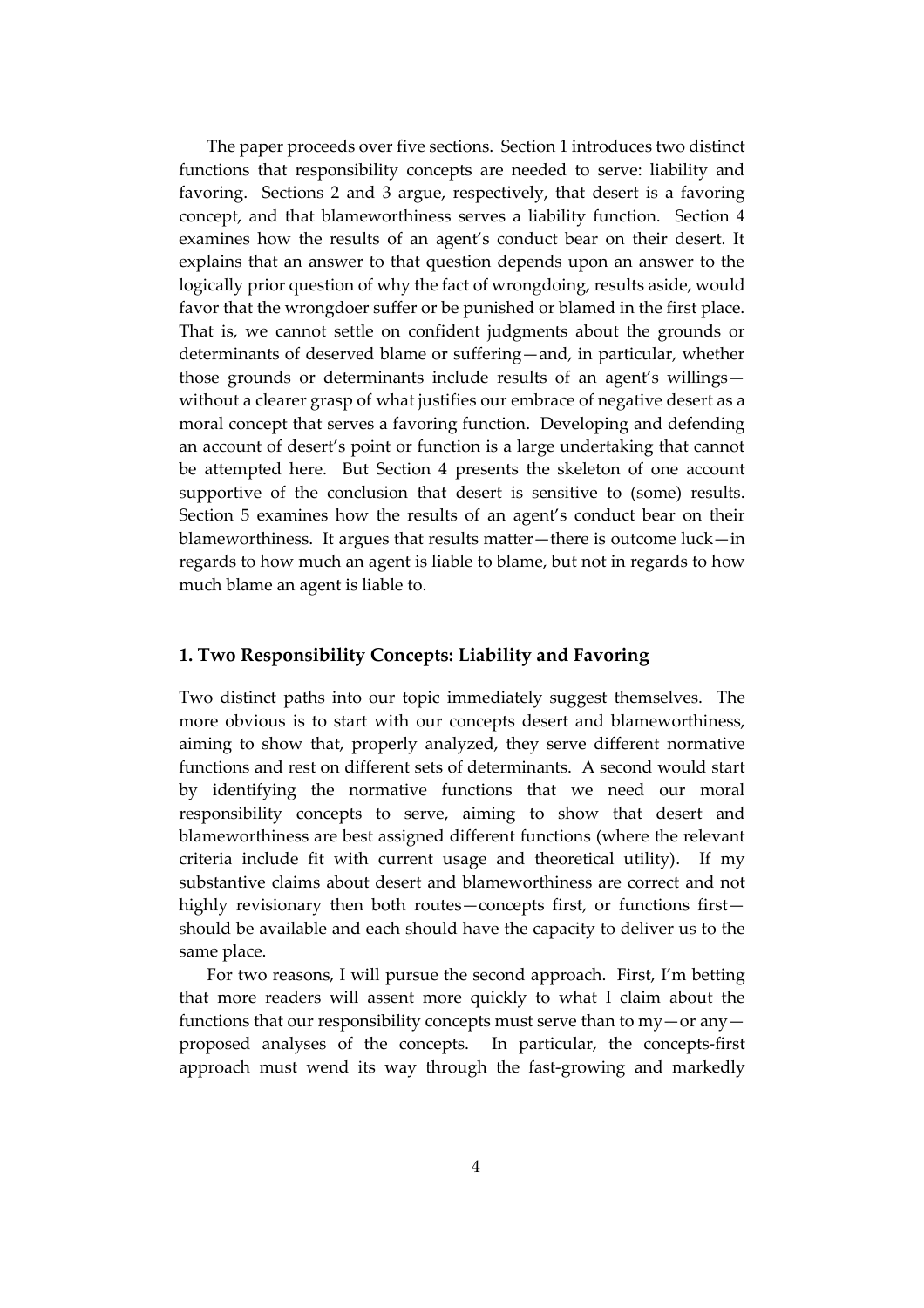fragmented literature on blameworthiness that the functions-first approach might render at least partially unnecessary.

Second, the functions-first approach more closely tracks the analytic framework that Gideon Rosen (2015) pressed in the course of presenting and defending his own analysis of blameworthiness (his "alethic conception"). I find that framework incisive and congenial. But I also think that its value is increased, not diminished, if we start, as Rosen himself does not, by attending carefully to distinct functions that our responsibility talk and practices serve. Proceeding functions-first allows me to make better use of Rosen's argument, both as guide and as foil.

\* \* \*

"A theory of moral responsibility," Rosen begins, "should address three questions" (2015, 65):

*The analytic question*: What is it for a person to be morally responsible for an act, event, or state?

*The grounding question:* What are the conditions [and determinants] under which a person is morally responsible for an act, etc.?<sup>7</sup>

*The explanatory question:* Why are the conditions [and determinants] of moral responsibility as they are?

In addressing *the analytic question,* Rosen observes: "the phrase 'moral responsibility' has no clear sense—not in ordinary English, and not in philosophy." Therefore, he says (2015, 66), "before we can raise substantive questions about the nature of his thing, we need to fix—by fiat—a definite meaning for the phrase."<sup>8</sup>

I find Rosen's parsing of the separate questions extremely helpful. I too will begin by addressing the analytic question and will turn later (sections 4 and 5) to the grounding and explanatory questions. But where Rosen infers from the fact that "moral responsibility" bears multiple meanings that we should stipulate a single answer to the analytic question, I propose to investigate the variety of questions to which our responsibility talk is

<sup>7</sup> I take the inserted bracketed language to be a friendly amendment. See Rosen (2015, 65 n.1).

<sup>8</sup> Rosen's own proposal, which will not further concern us, is as follows: (1) A person is morally responsible if blameworthy or praiseworthy. (2) X is blameworthy for  $\varphi$  iff X merits moral blame for  $\varphi$ ; (3) X merits moral blame for  $\varphi$  if it would be appropriate to blame X for φ; (4) It would be appropriate to blame X for φ iff the hostile reactive emotions toward X would be appropriate. According to Rosen's proposed alethic conception, the appropriateness of reactive emotions depends upon the truth of the belief-like thoughts implicit in them.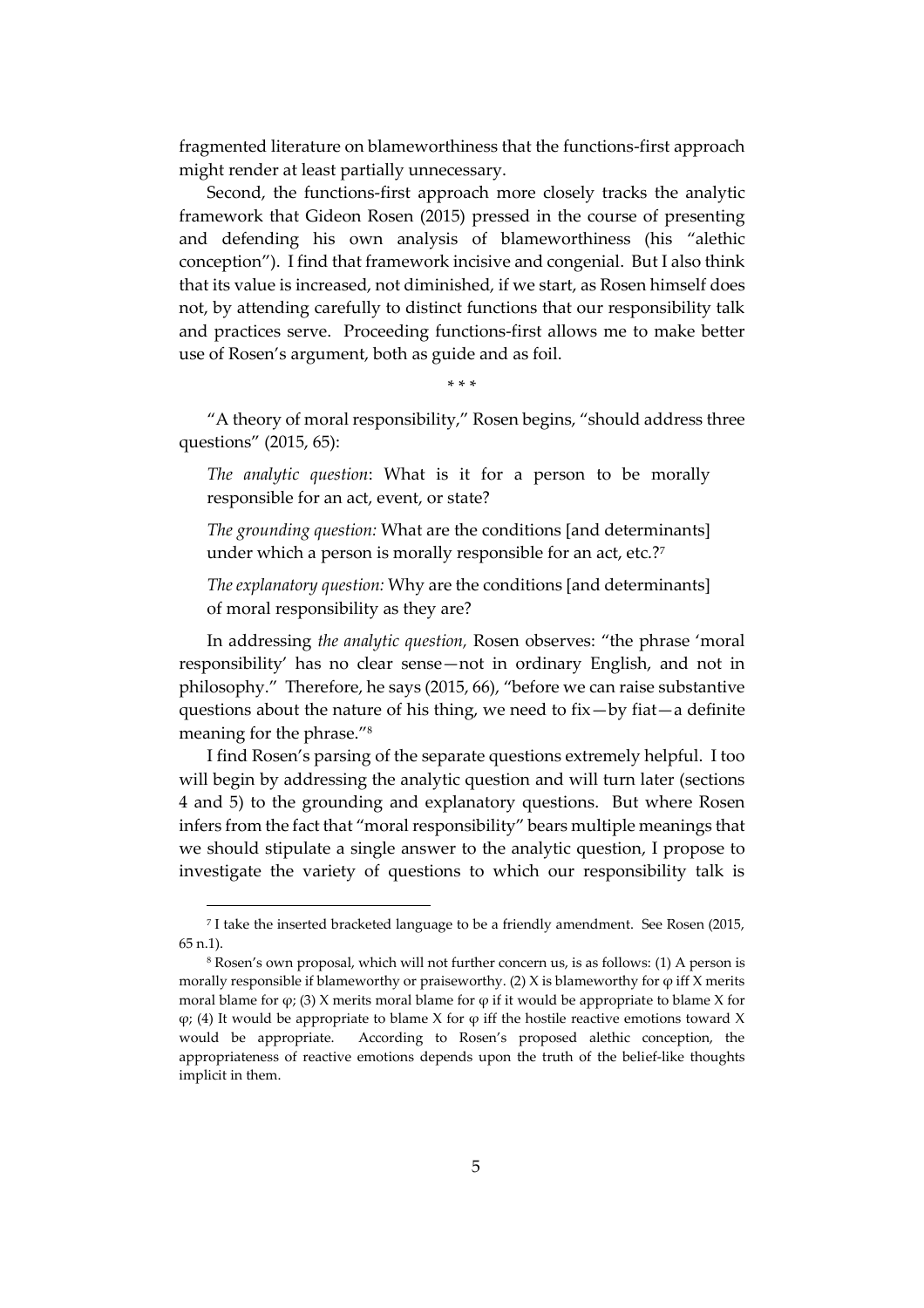responsive. Proceeding in this way may yield a non-arbitrary, nonstipulative multiplicity of senses of moral responsibility to analyze.

The first thing to note, as others have emphasized (e.g., Zimmerman 2015; Moore 1997, 197), is that responsibility talk of the sort that the moral luck discussion implicates arises in prototypically backward-looking contexts. This is not true of all responsibility talk. Some responsibility questions arise prospectively. We might say that only responsible agents should be permitted to enter into binding contracts. Or we may ask about the responsibilities that come with a particular role. But the natural contexts for debates over outcome luck are retrospective.

Think of morality as a system designed, first and foremost, to establish forward-looking norms regarding what we may, or must, do.<sup>9</sup> At time tn it addresses agent A, enjoining them not to  $\varphi$ . Suppose that A flouts that injunction. What are the moral consequences, at tn+x, of A's norm-violation? How, if at all, has A's (wrongful) φing altered the moral landscape, as far as A is concerned? How, if at all, does A's "moral profile" (Greenberg 2014, 1308) change in virtue of A's φing?

Here are three possibilities. The first two are uncontroversial; the third is disputed.

First, in virtue of A's φing, A sometimes assumes or acquires *new moral obligations*—what W.D. Ross (1930, 21) termed "duties of reparation" and others call "residual duties." 10 A must apologize to those they have wronged, and try to repair any damage. Scholars have argued, for example, that A must reorganize their life to minimize the risk of reoffending (Lee 2009), or must provide their victims with protection against wrongdoing by others (Tadros 2011). Second, A sometimes becomes *liable* to treatments by others that would be unfair to A, or would otherwise treat A wrongfully, but for A's φing. Third, in addition to making A liable to treatments to which A had been immune, A's φing could create new *reasons* for some agent or class of agents to subject A to such treatments, or could alter the non-instrumental impersonal *value* of states of affairs that involve A. It could be, for example, that the state of affairs in which A experiences suffering or anguish would have been bad absent A's φing but now becomes good. In sum, A's wrongdoing can possibly ground at least three different, but not incompatible, moral consequences: A's φing grounds or activates duties imposed on A; A's φing grounds liability to treatment that,

<sup>&</sup>lt;sup>9</sup> The notion of "design" here is functional and evolutionary, not agentially directed.

<sup>&</sup>lt;sup>10</sup> Philosophers debate whether A's φing grounds a new duty or activates the antecedent of an existing conditional duty to which A was already subject. For my limited purposes, I believe and hope that we needn't choose between wide-scope and narrow-scope construals of the relevant duties.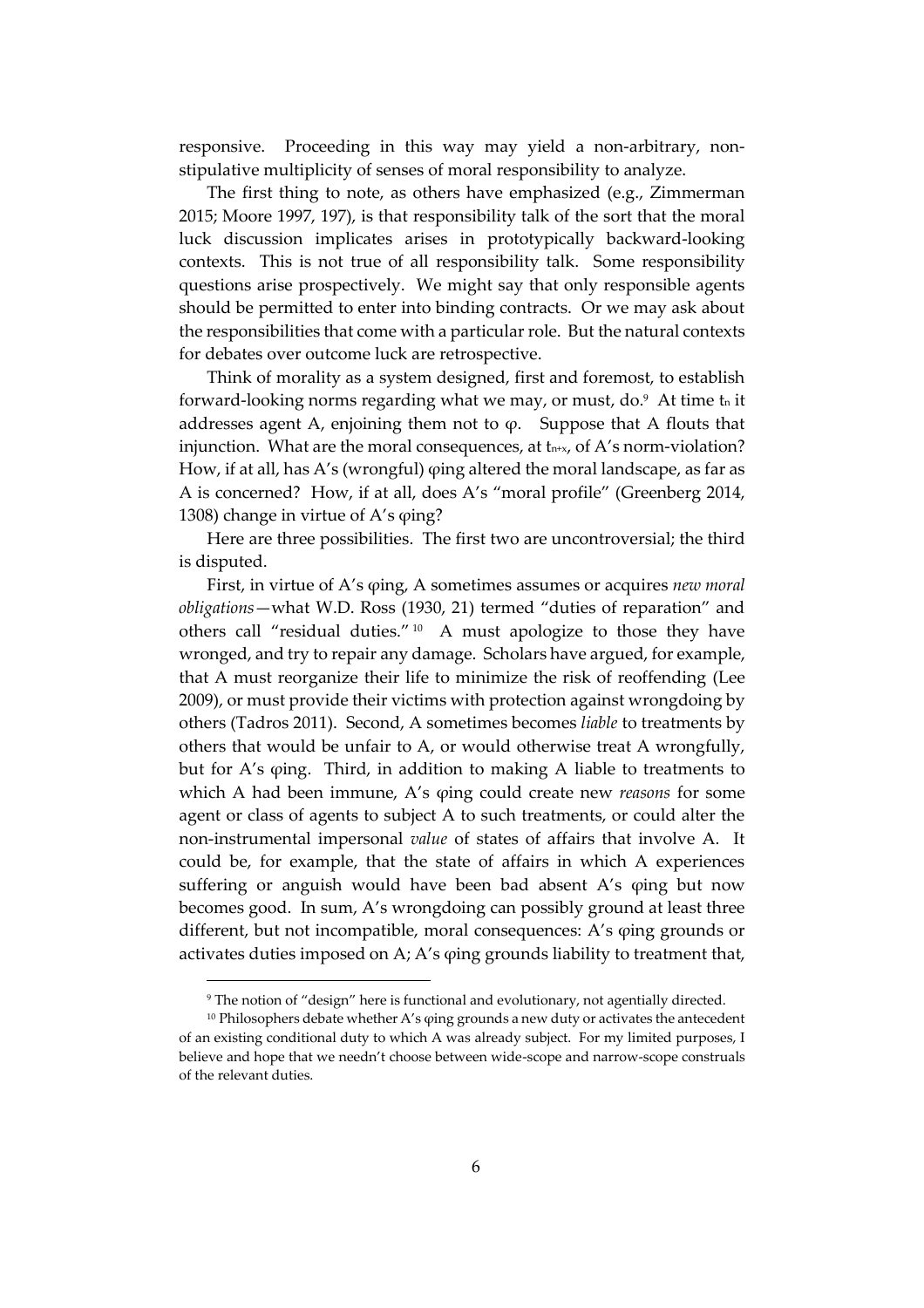otherwise, would be unfair to A or would wrong A; A's φing grounds reasons to treat A in ways that would not otherwise obtain.

Three points need be made about these three potential changes to A's moral profile triggered by A's earlier conduct. First, none of the three changes is a bare "assessment" or "appraisal." In his classic essay, "Moral Luck," Thomas Nagel (1979, ch.3) repeatedly formulates the anti-luck position as insisting that "moral assessments" of persons should not be affected by factors outside their control. But as many commentators have noted (e.g., Nelkin 2019), it's not clear what assessments and appraisals are or involve. On the dominant interpretation, they are merely evaluations of the actor's character—judgments about whether or to what extent the actor is a "bad person" (Thomson 1989, 210 & n.3), or possesses or lacks "moral worth." (Greco 1995, 83). Construed that way, it is generally accepted that moral assessments are insensitive to outcome luck: at least as far as these paired episodes reveal, H and M are equally bad people and have equally degraded moral worth. Be that as it may, if these assessments are themselves morally inert—if they possess no further moral force—they do not serve a normative function and are not my concern here. Contrariwise, if different moral assessments of an agent do automatically trigger different moral consequences, then the task is to focus on those moral consequences, not on the assessments.

Second, the conditions that trigger the three potential changes might differ. Many people are apt to conclude that the conditions that trigger residual duties are less stringent than those that trigger liability, which are in turn less stringent than those that make a harsh response favored.<sup>11</sup>

Third, all three types of changes implicate what are fairly conceived of as kinds of "moral responsibility." Inquiries into whether A shoulders a *residual duty,* or is *liable to* blaming treatments, or *should face* unwelcome consequences, on account of A's φing, could all be couched in terms of whether A was, in the relevant sense, "responsible" for φing. Still, if our actions can produce these significant changes to our normative profiles, and if the conditions under which the changes occur are at all regular (as they should be), then it is reasonable to expect the normative community to have formulated more particularized responsibility vocabulary that fits and marks the conditions and relationships at least tolerably well. Those expectations could be disappointed, but that would be surprising as well as unhappy.

<sup>11</sup> Rosen (2015, 66) seems to agree with the first contrast; having overlooked the difference between liability and favoring functions, he cannot express a view about the second.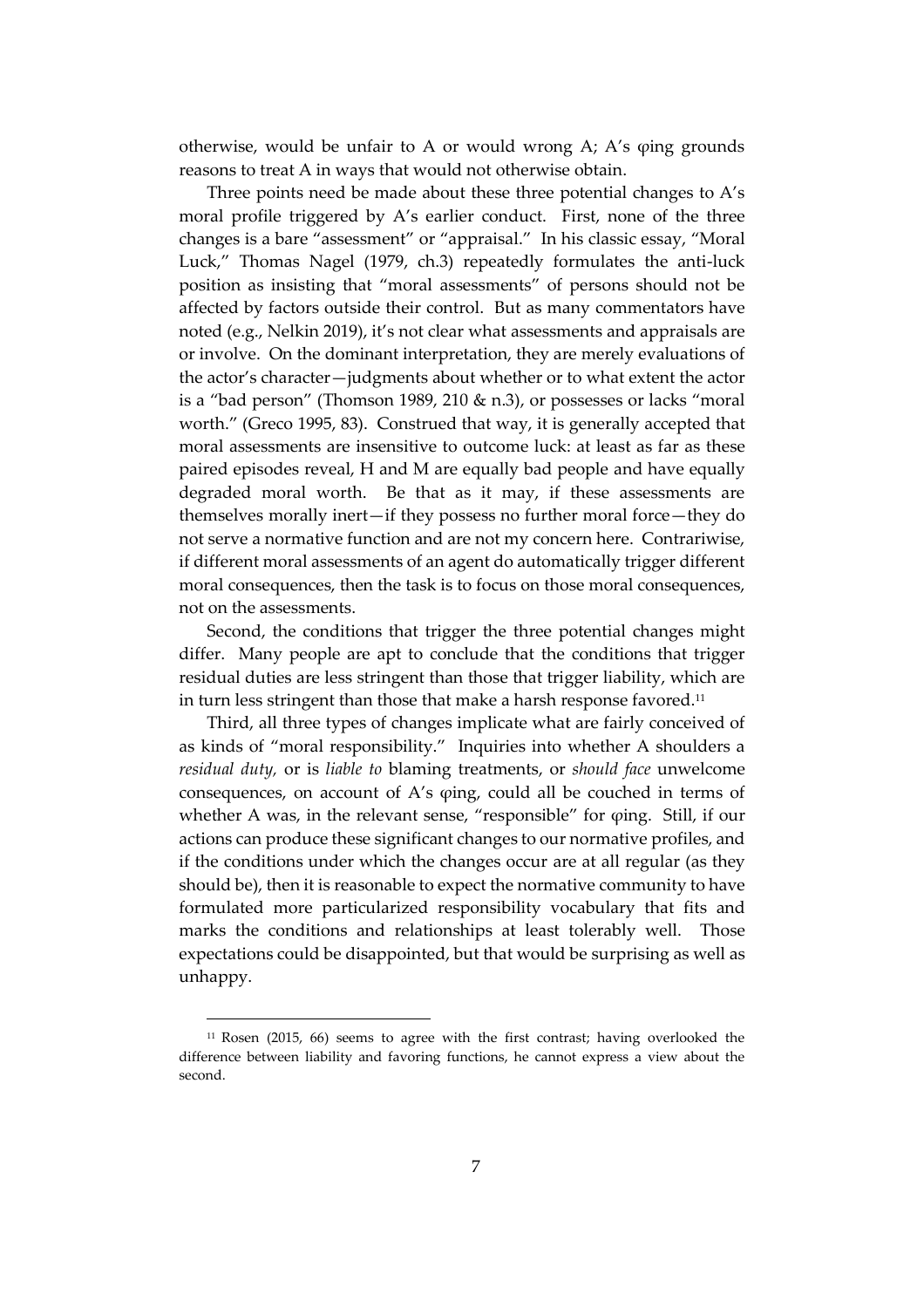# **2. Desert as Favorer**

It is a commonplace that desert is among the most mysterious and undertheorized of our normative concepts. Analysis of desert claims frequently starts with Joel Feinberg's (1970, ch.4) tripartite framework according to which an agent deserves some treatment or state of affairs (the "desert object") on account of some quality or action of the agent (the "desert base"). Feinberg's analysis is justifiably recognized as a significant advance. But it was advanced (as "Justice and Personal Desert") in 1963. Our shared understanding of general features of desert claims has not significantly advanced in the half-century since. Victor Tadros (2017, 394) fairly captured the state of our understanding of desert when wryly observing, in a review of Shelly Kagan's 2012 book *The Geometry of Desert,* that work on the topic is "so underdeveloped" that "the mere 24 footnotes and 7 references" in Kagan's 656-page tome "does not imply a failure to acknowledge the achievements of others writing in the field."

Some contributions to a smallish literature investigate features of particular desert relationships. Philosophers of criminal law debate just what it is (if anything) that wrongdoers deserve (to suffer, to be punished, to be censured, etc.), $12$  and what conditions in addition to, or in lieu of, wrongdoing (e.g., culpability, harm) must obtain for that desert object to be deserved. Philosophers interested in distributive justice explore the bases for deserved economic resources. But the question that concerns us here is about desert in general. It is a matter of desert's "normative force" or "normative significance."

Suppose the following claims are true: A deserves a medal; B deserves to win the race; C deserves the job; D deserves to be blamed; E deserves to be happy; F deserves to be miserable; G deserves to be punished; H deserves the nomination. The question about desert's normative force asks what are the deontic or axiological entailments of the fact that an agent deserves some treatment or state of affairs, regardless of what that desert object, φ, happens to be.

Philosophers have offered, or assumed, two basic answers to this question. (e.g., Olsaretti 2003, 8; McKenna 2013, 135.) The first and older answer, chiefly associated with deontology, ties desert closely to duty and to justice: what it is for A to deserve φ on account of *x* is for justice to require

<sup>&</sup>lt;sup>12</sup> Differences between "to suffer" and "to be punished" as retributivist desert objects are examined in Berman (2011).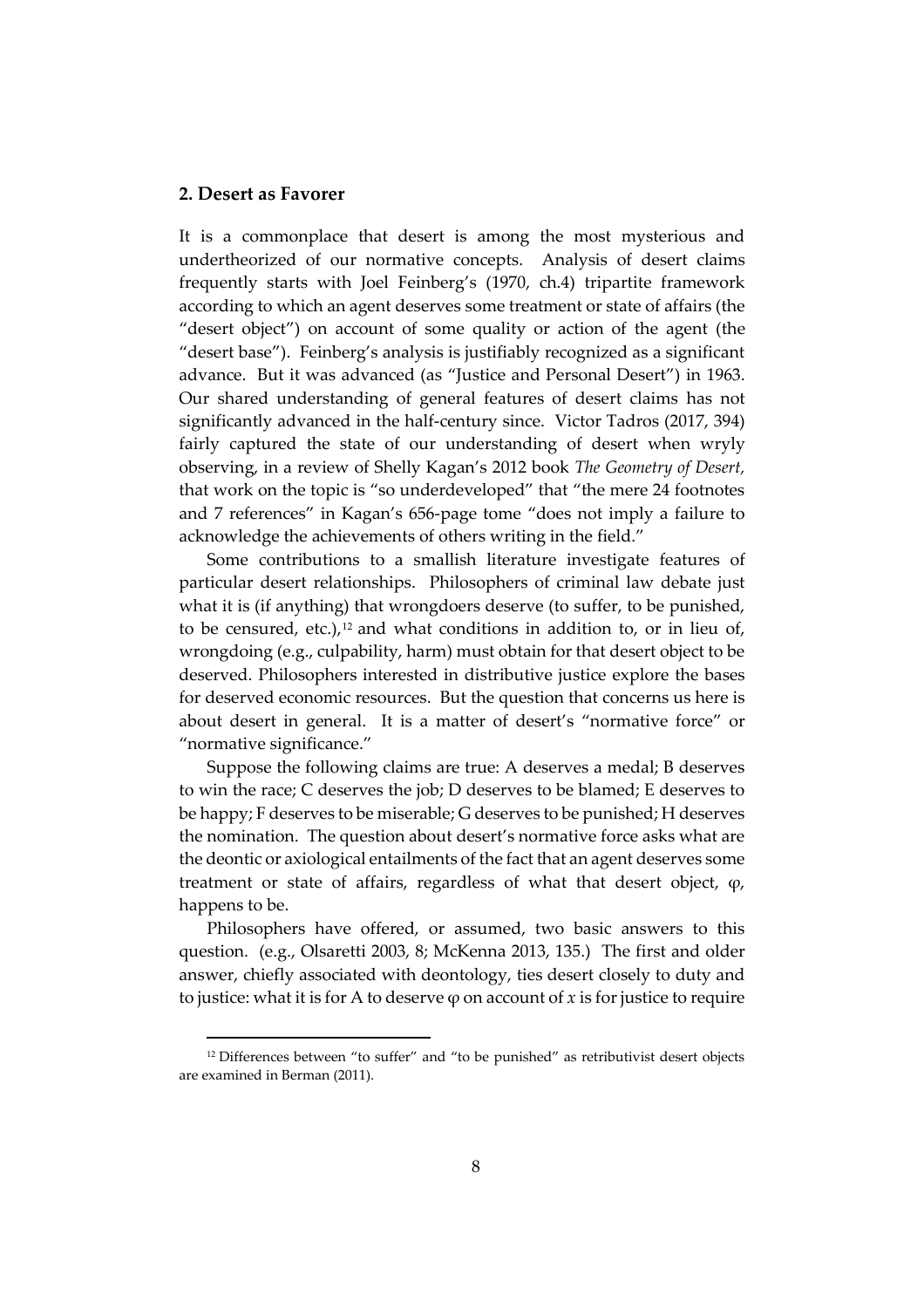that φ obtain for A, and for some class of agents to harbor a duty or obligation to bring  $\varphi$  about. The second answer, championed by consequentialists (e.g., Kagan 2012; Hurka 2001; Feldman 1997), holds that desert is a matter of value: what it is for A to deserve  $\varphi$  is for it to be impersonally, non-instrumentally good or valuable that  $\varphi$  be actualized. As one commentator (Kershnar 2010, xi) puts the latter view: "Desert is a relation that is an aspect of the good. Specifically, desert is a function that relates well-being, intrinsic value, and a ground. . . . Desert therefore looks at the explanation of what makes the world a better place." Additional views combine these elements.<sup>13</sup> What all the standard views of normative force have in common is a conception of desert as serving a favoring role, "either [as] as a matter of right or [as] a matter of (moral or nonmoral) value." (Sher 1987, xi) It is testament to this truth that it was a struggle to introduce and explain the notion of favoring in section 1 without deploying the language of desert.

The fundamental debate in punishment theory between retributivist and consequentialist justifications for punishment reinforces that desert is a favoring concept. Despite many intramural disagreements within retributivism, common ground is that it justifies punishment "in terms of" the offender's desert. (Berman 2016, 36-37). Here, the offender's (supposed) desert plainly serves other than a liability function. It serves a favoring function. Retributivism is vigorously contested. Many philosophers think it barbaric. Why? Chiefly because the notion of desert it deploys is a favoring notion: A's φing grounds an alteration in the impersonal noninstrumental value of A's suffering (or being punished, or what-haveyou), or grounds noninstrumental reasons for us to inflict punishment, or visit suffering, upon A.

<sup>&</sup>lt;sup>13</sup> For example, I have proposed that valid desert claims affect non-instrumental value and also confer weighty reasons or obligations, albeit conditionally. On my view (Berman 2013, 92), "That A deserves O on account of B means (a) given B, that A experience O (or that O obtain for A) is better than that A not experience O (or that O not obtain for A); and (b) if there is any agent or institution, X, with responsibility over the relevant domain, then X has a duty of justice to cause O to obtain for A."

Fittingness conceptions of desert, according to which what it is for A to deserve  $\varphi$  (on account of *x*) is for it to be "fitting," "apt," or "appropriate" that A get  $\varphi$ , are not to the contrary. Fittingness conceptions, it seems to me, merely push back the question of desert's normative force one step, pressing us now to inquire into the normative force or significance of the fact that it would be fitting or apt that A get  $\varphi$ . And the usual answers to that question associate duties of justice with duties to extend treatments that are fitting (because deserved), hence plainly treat desert as favoring. As Geoffrey Cupit (1996, 35) remarks: "To accept justice as fittingness is to accept that to treat people justly requires no more than that they be treated in accordance with their deserts."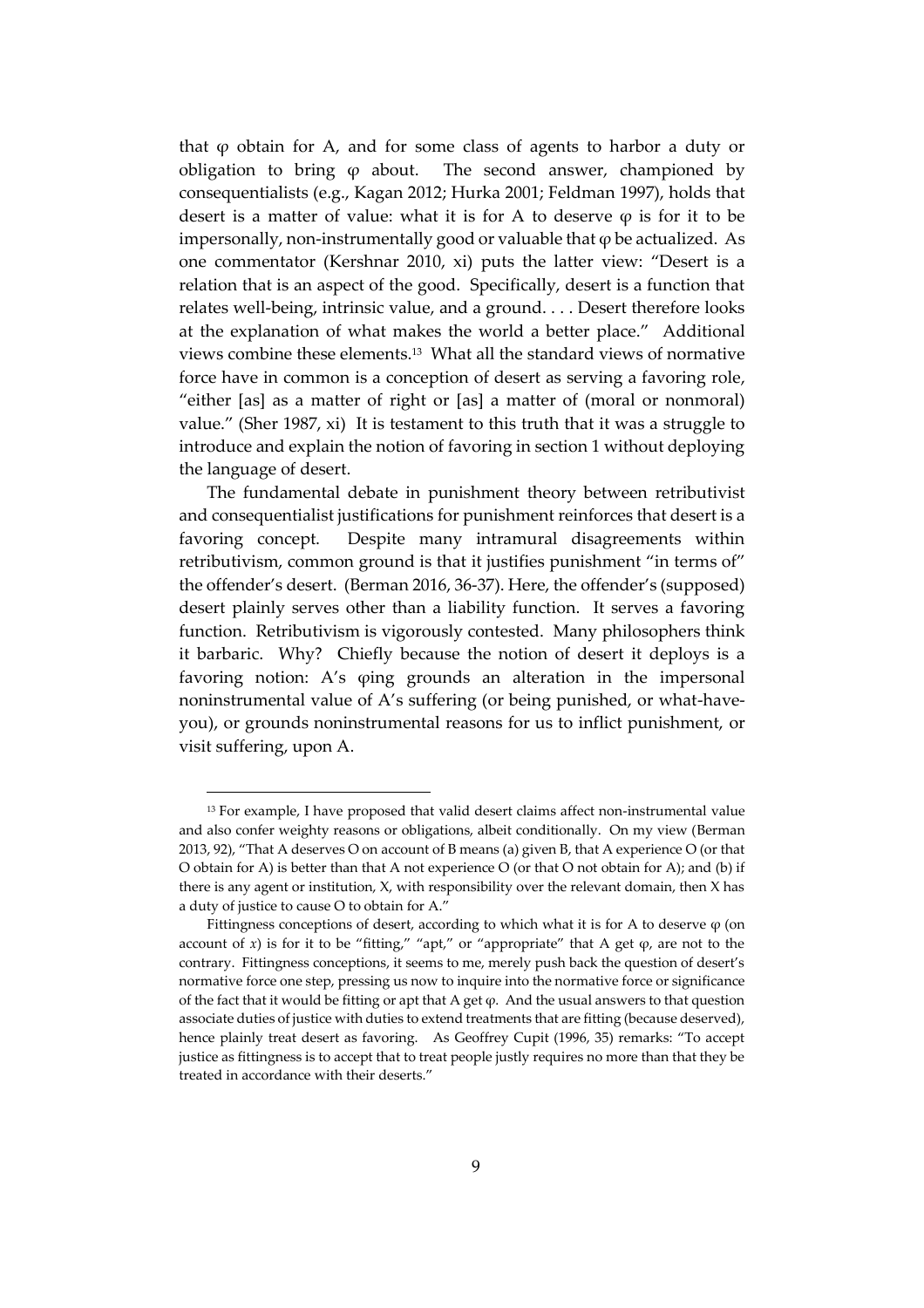So we have a first-pass answer to the analytic question, with respect to *desert:*

*The analytic answer (desert):* What it is for an agent, A, to deserve a consequence or treatment,  $x$ , for an act,  $\varphi$ , is for it to be the case, in virtue of A's φing, that it is impersonally finally good for A to get *x*, or that some agent, B, has (weighty, special) reason to cause A to get *x*.

### **3. Blameworthiness as Liability**

If desert captures the favoring notion of responsibility, it is natural to suppose that blameworthiness captures the liability notion. If for A to have negative *desert* for φing is for it to be the case that some negative or harsh treatment of A that would otherwise be disfavored or forbidden is now *favored*, then, very possibly, for A to be *blameworthy* for φing is for it to be the case that A is now *liable to* some negative or harsh treatment to which A would otherwise be immune. (This is not to say that the treatment at issue is rendered permissible *all things considered*; it's to say that a certain type of especially salient and forceful barrier to the treatment is erased, canceled, forfeited, or overridden.) Blameworthiness is a more modest upshot than desert, which is what debates over the justifiability of punishment would suggest: anti-retributivists will more readily accept that wrongdoing grounds blameworthiness—it better, else responsibility-based side constraints on instrumentalist goals would be in jeopardy—than that it grounds desert.

My proposal, then, is that to be blameworthy is to be liable to some otherwise proscribed "negative or harsh treatment." It is meant to capture a common and intuitive view, but faces resistance from two (not incompatible) directions. It may be objected: first, that to be blameworthy is to be liable to *blame* (and not to some more vaguely or capaciously described forms of "harsh treatment"); and second, that to be blameworthy is to *deserve* blame or harsh treatment (and not merely to be "liable" to it).

Let's start with the first complaint, that my characterization of the responses to which the blameworthy agent is made liable is unnecessarily vague or objectionably general. The view I have in mind maintains that what being blameworthy renders one liable to is to being *blamed*. And, if so, we must carefully investigate what *blame* or *blaming* is to understand just what it is to be blameworthy. (See Graham 2014, 388-89) I think this doubtful even as a semantic matter. Were blameworthiness to have a narrower scope than I claim for it, one that licenses only those responses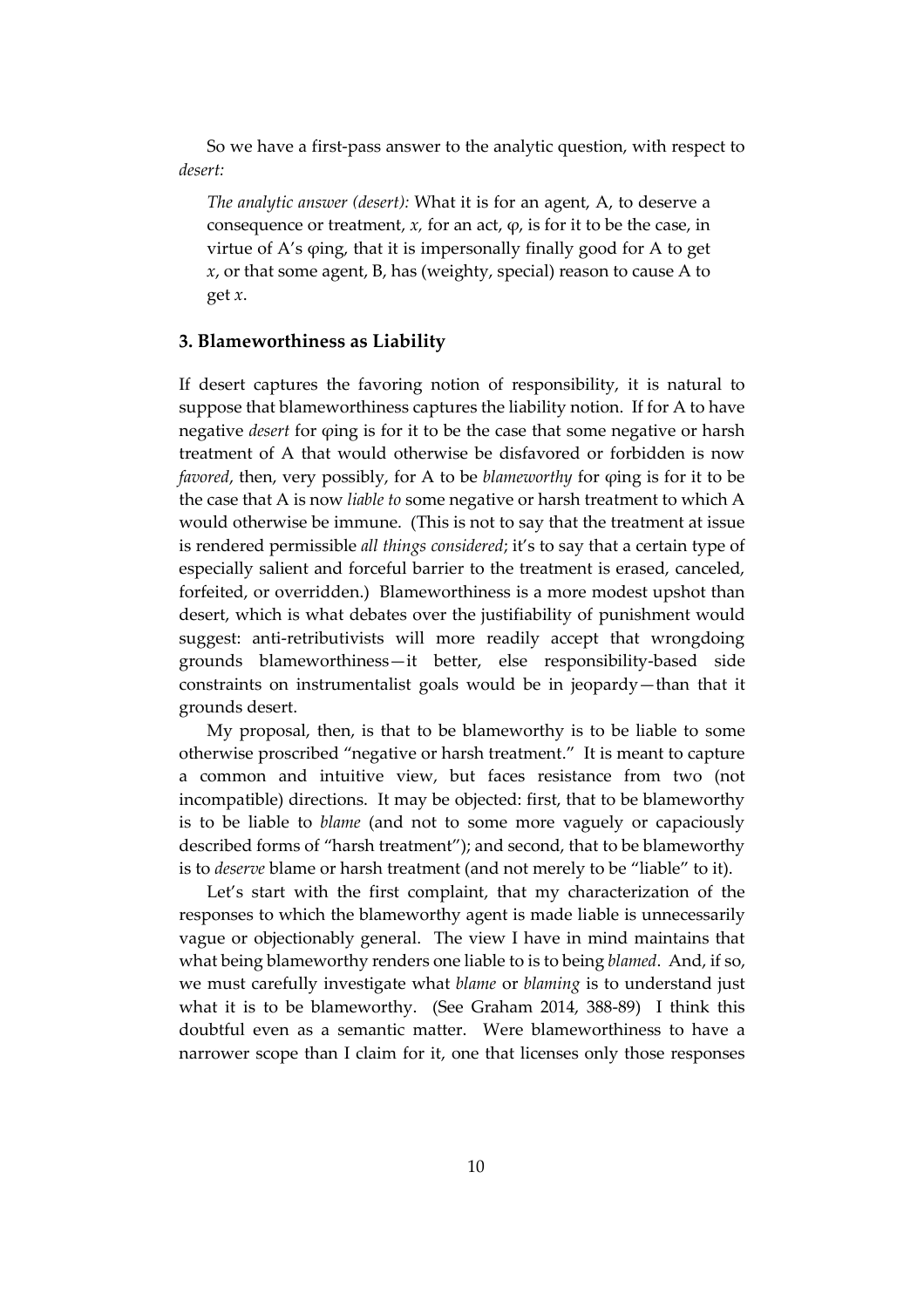that count as blame "in the strict sense," then we should expect to have concept-words for related but distinct moral concepts: "castigationworthy," "punishment-worthy," and so on. That (by and large) we don't is evidence for the proposition that "blame" in "blameworthy" operates as a stand-in for a range of related practices. And this is just what ordinary lay discourse suggests: speakers claim that they or others are "blameless" or "not blameworthy" in speech acts intended to preserve the relevant actor's immunity from a wide variety of (actual or putative) "blaming practices" not only criminal punishment, but also vicarious liability in tort, military retaliation, a diminution of regard in the community, consumer boycotts, social stigma, rupture of friendships, and so on.<sup>14</sup> In short, I think that we can fairly bypass the need to excavate "the essence of blame" (Coates and Tognazzini 2013, 8), by treating "blame" in "blameworthy" as shorthand for a variety of practices that share a family resemblance in involving directed criticism, censure, castigation, distancing, retaliation, infliction of costs or hardship, punishment, and the like. 15

Now take the second basis for resisting my proposed answer to the analytic question as applied to blameworthiness: the common notion that "to be blameworthy is to deserve blame." Of course, people use all these terms in diverse ways, and not everybody who says this intends to endorse a favoring conception of the word "deserve." No doubt some instances of the utterance are meant to reflect the liability conception of

<sup>&</sup>lt;sup>14</sup> For a sampling of such varied claims, see Graeme Burton, "Morrisons tells court it's 'entirely blameless' for 2014 payroll data leak: Firm claims it should not be held vicariously liable," *The Inquirer*, Nov. 7, 2019; "Student killed in London knife attack 'entirely blameless,'" *The Guardian,* Dec. 8, 2019; Omar Barghouti, "Boycott, Academic Freedom,, and the Moral Responsibility to Uphold Human Rights," 4 AAUP *Journal of Academic Freedom* 6 (2013); "A Mom's Perspective: Having a Child With an Eating Disorder," [https://mirror](https://mirror-mirror.org/getting-help/a-moms-perspective)[mirror.org/getting-help/a-moms-perspective](https://mirror-mirror.org/getting-help/a-moms-perspective); Rick Smith, "Save Iowa's 6,000 DACA Children," *Iowa Starting Line,* Sept. 4, 2017, [https://iowastartingline.com/2017/09/04/save](https://iowastartingline.com/2017/09/04/save-iowas-6000-daca-children/)[iowas-6000-daca-children/;](https://iowastartingline.com/2017/09/04/save-iowas-6000-daca-children/) "John and Munger suspended, Merwe withdraws appeal, no action on Tan," *The New Paper,* Oct. 27, 2020.

<sup>15</sup> Michael Zimmerman encourages this approach when observing that, "as Strawson himself notes, among the responses that are typically taken to be fitting to the quality of will manifested in someone's behavior are responses that are not, or at least not merely, a matter of adopting some attitude but rather of engaging in certain more robust practices, such as the practices of reward and punishment." (2015, 49). But he veers in a different direction when flirting with the possibility that "[i]f there are indefinitely many possible reactions, there may be indefinitely many kinds of responsibility." (2015, 60). Zimmerman's evident discomfort with that conclusion might suggest that kinds of retroactive moral responsibility are better individuated according to the broad kinds of changes to the moral profile distinguished in section 1 (activation of duties of repair, liability to responses, and favoring), rather than according to kinds of reactions to which one is liable. That approach does seem too granular for our shared lexical concepts.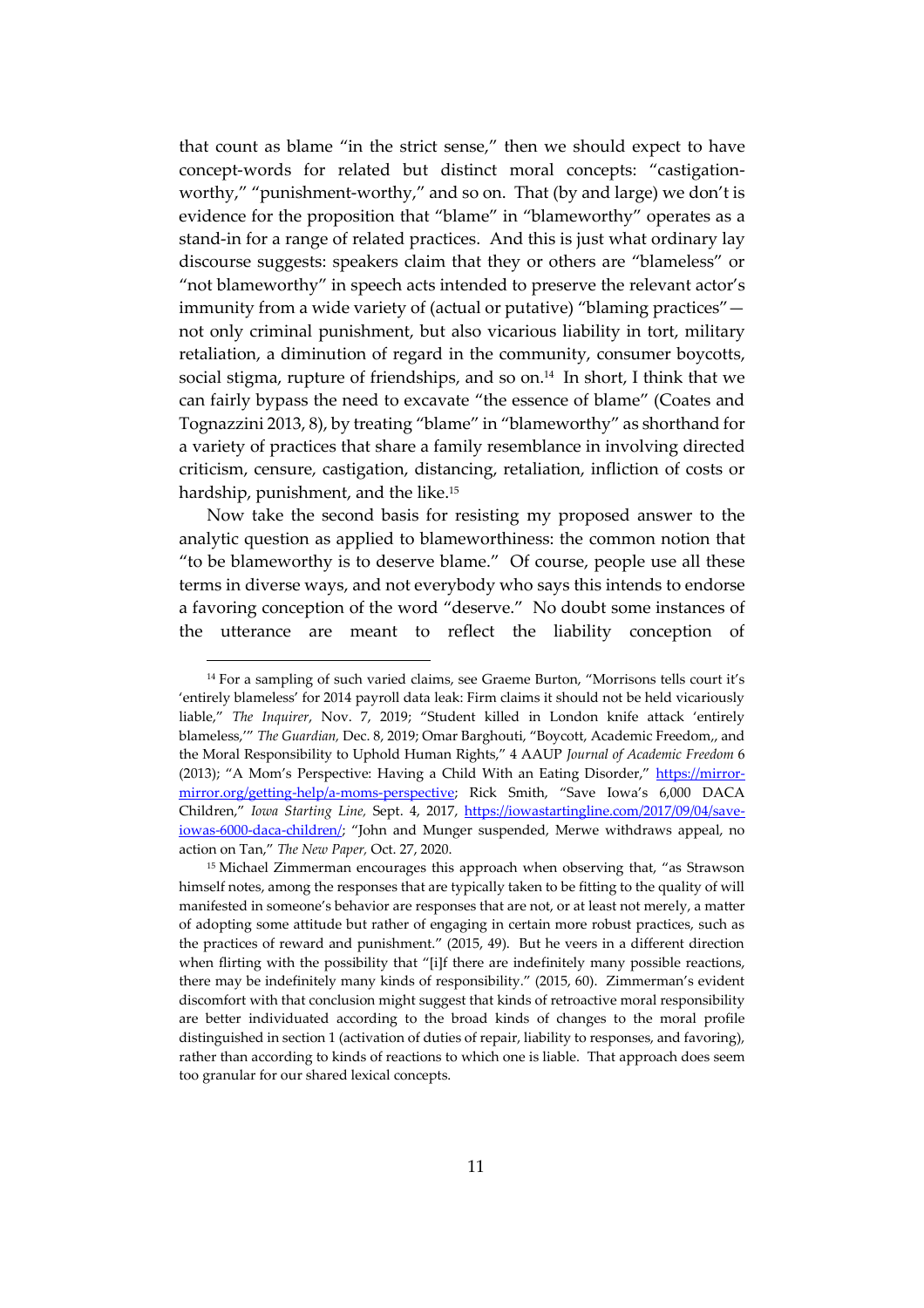blameworthiness, only with a different vocabulary.<sup>16</sup> But many aren't. It seems plain that some authors who assert that to be blameworthy is to "deserve" blame thereby intend to assign blameworthiness a favoring function (perhaps in addition to a liability one).<sup>17</sup> If desert serves a favoring function, and if part of what it is to be blameworthy is to deserve some response, then blameworthiness itself must be a favorer and not a bare matter of liability. Is it the case that for an agent to be blameworthy is for them to deserve harsh or unwelcome responses in the sense that some such responses directed to that agent are rendered not only permissible, but favored as well?

Again, I do not think so. And, again, I suspect that the contrary view depends overmuch on instincts about the semantics that do not withstand scrutiny. The starting assumption, Rosen says, is that an account of blameworthiness and praiseworthiness "should respect word structure." (2015, 66) "For *X* to be morally praise- or blameworthy for *A* is for *X* to be *worthy of*—or to *merit*—a certain type of response in light of *A*." And because "merit" is a near-synonym for "deserve," <sup>18</sup> the conclusion is hard to resist that to be blameworthy is to deserve blame.<sup>19</sup>

<sup>&</sup>lt;sup>16</sup> Some philosophers who say that for an agent to be blameworthy is for the agent to deserve blame, gloss what it is for A to "deserve blame" as it's being the case that A's being blamed is "warranted" (e.g., Arpaly 2003, 70-71). It is not always clear, though, whether such theorists treat an action's being warranted as a permissibility notion or a favoring one. As with "fitting" and "appropriate," (see note 12, above), "warranted" can be a waffle when not clearly defined or explicated in terms of such more familiar normative notions as "good," "reason," "duty," and "ought." This complaint has more force, however, insofar as our interest lies in first-order ethics (my concern in this paper) rather than in moral psychology.

<sup>&</sup>lt;sup>17</sup> I think this is true of Michael McKenna, for example, and in an illuminating way. Starting from a stated desire to accommodate, rather than to resist, "the familiar thought that blame is *deserved* by one who is blameworthy," (2013, 119) he ends up defending this striking principle of "directed blame": "Because it is a noninstrumental good that one who is blameworthy is harmed by the communicative practices constitutive of directed blaming, it is permissible to harm her by directly blaming her." (McKenna 2013, 136). I say the principle is striking because it is not generally true that a conclusion that some given conduct is *permissible* depends on the premise that it's *valuable*. So McKenna does not obviously need his controversial claim about noninstrumental positive value (that it is good to harm blameworthy agents by blaming them) to support his less controversial conclusion about permissibility. Possibly, then, McKenna has made his job harder than it need have been. If he has, that might be a consequence of his having associated the liability function that blameworthiness serves too closely to the favoring function that desert serves.

<sup>18</sup> See Webster's Third New International Dictionary 1414 (offering one definition of "merit": to be or become deserving of good or ill).

<sup>&</sup>lt;sup>19</sup> Rosen does not himself take this last step, even though he does conclude—albeit tentatively and while granting its "weirdness" (Rosen 2015, 86)—that an agent is blameworthy if they deserve punishment, in the favoring sense. He reaches this conclusion on the basis of his surmise that one of the belief-like thoughts implicit in resentment is that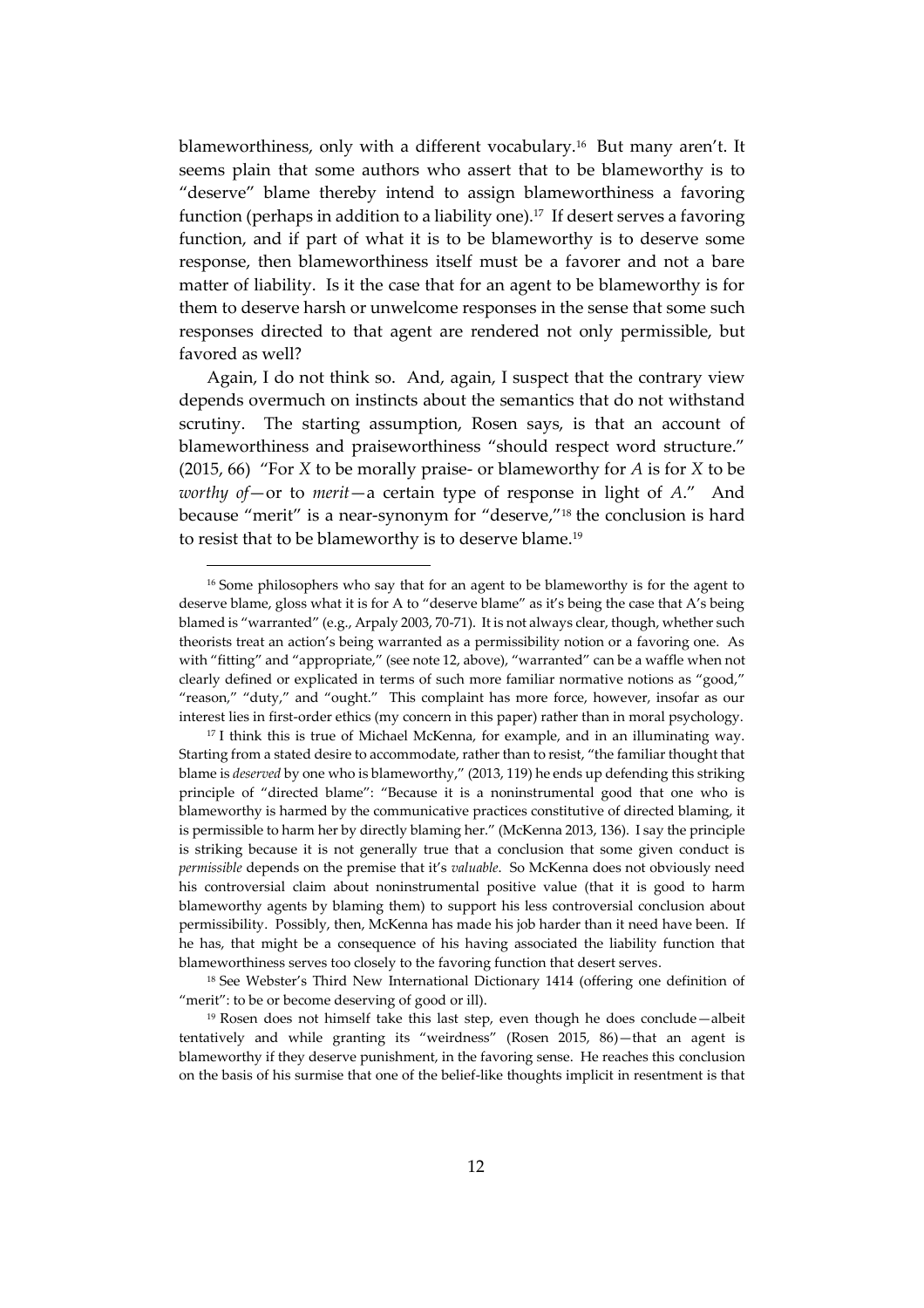But resist it we should. We can accept the premise that an analysis of blameworthiness should (presumptively) respect word structure without accepting the conclusion that to be blameworthy is to "merit" or "deserve" blame, in the favoring sense. It is true that the suffix -*worthy* is sometimes defined as "deserving of." But it can also mean "suitable or safe for." That a vessel is seaworthy does not entail that it deserves to be put to sea in the sense that there is any intrinsic value in its being put to sea or that anyone has reason, simply in virtue of the vessel's seaworthiness, to put it to sea. That a series is bingeworthy is not a reason to watch if you don't watch tv, or lack a taste for shows in that genre. That one is trustworthy does not even entail that one deserves to be trusted; it merely signifies dependability, or that trusting would not be misguided. That an actor is trustworthy means only that *if* you have need for somebody to repose trust in (to give disinterested advice, to watch over your stuff), you wouldn't be making a mistake to repose it in them. $^{20}$ 

Accordingly, for A to be blameworthy can mean only that at least some among a variety of ways of treating A that belong to the constellation of "blaming" behaviors—modes of treatment that would otherwise be unsuitable or inappropriate—are rendered suitable or apt. On this definition, it would not follow that there is any agent, B, of whom it is true, simply in virtue of the fact that A is blameworthy, that B has even a pro tanto reason to blame A, just as it is not the case that there is any agent, B, of whom it is true, simply in virtue of the fact that a craft is seaworthy, that B has a reason to put the craft to sea. In both cases, whether B should engage in the activity at issue (blaming A, putting the craft to sea) will depend upon the presence of reasons that are not grounded in the fact of A's blameworthiness or seaworthiness, as the case may be.<sup>21</sup>

To be clear, my claim is not that the semantics require the interpretation I offer, but only that they don't preclude it if other theoretical criteria

the object of one's resentment should "suffer *in recognizing* what she has done." (Rosen 2015, 82). I find what Rosen says about resentment persuasive. What remains unclear to me is, if agents can deserve "pain-in-recognition," and if their deserving such pain is partly constitutive of their being blameworthy, what considerations should attract us, or do attract Rosen, to a Strawsonian rather than metaphysical account of blameworthiness in the first place.

<sup>&</sup>lt;sup>20</sup> Some readers have had a different intuition about this. Relying on the thought that it is insulting not to trust somebody who is trustworthy, they conclude that trustworthiness *is* a favoring concept; that to be trustworthy is to deserve to be trusted. I think, rather, that the insult lies in withholding trust from a trustworthy agent in circumstances in which you have independent reason to repose trust in them if you deemed them trustworthy.

<sup>&</sup>lt;sup>21</sup> This is not to prejudge whether B's reasons to engage in blaming activity could be grounded, in whole or part, in the facts that ground the fact of A's blameworthiness.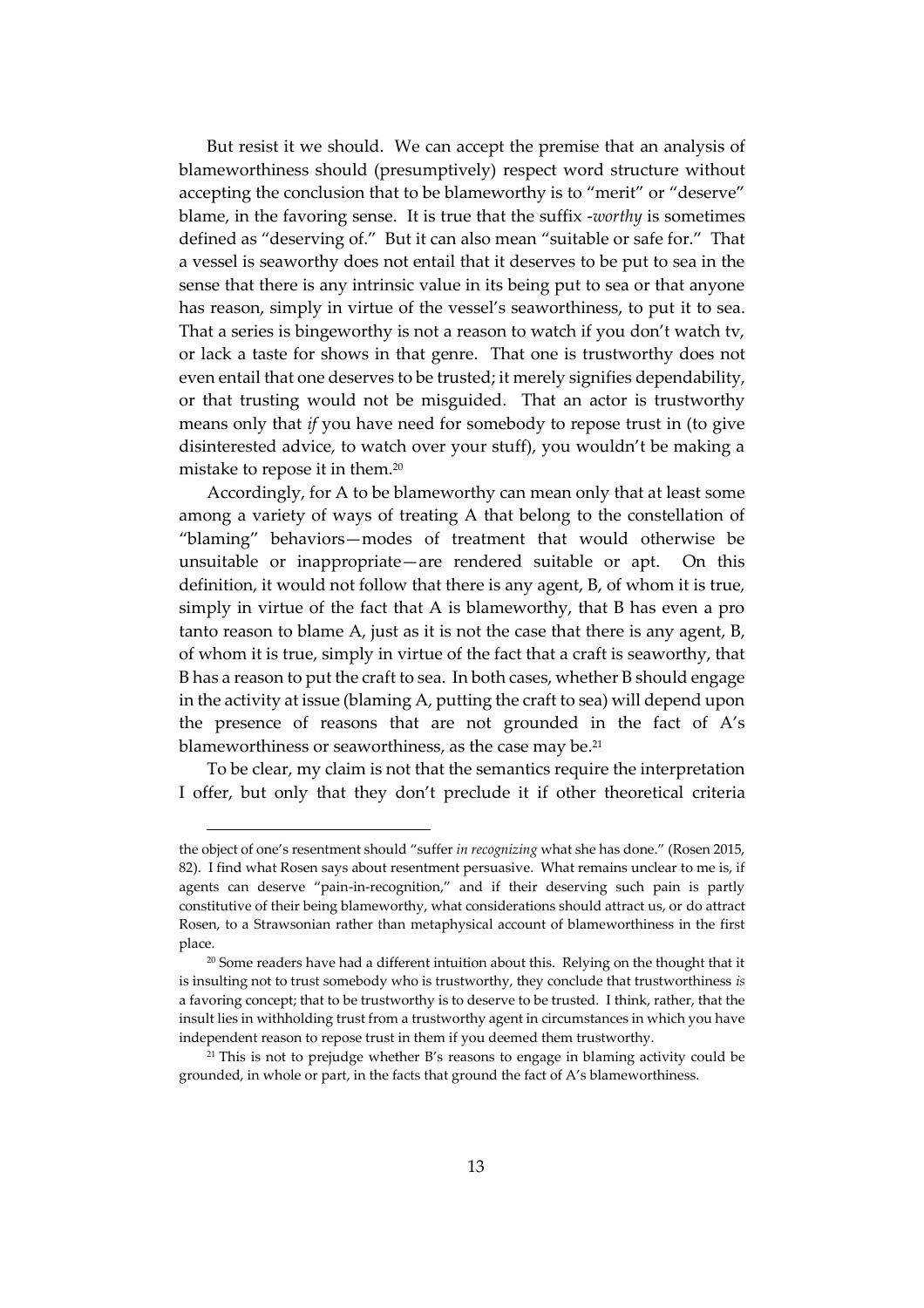recommend it. And other theoretical criteria *do* recommend it, including the hope and expectation that our existing responsibility concepts and associated nomenclature will fit tolerably well the normative functions that our responsibility concepts must serve. Therefore, I propose to pair our earlier analytic answer with respect to desert with the following analysis of blameworthiness:

*The analytic answer (blameworthiness):* What it is for an agent, A, to be blameworthy for an act,  $\varphi$ , is for it to be the case that A is rendered liable to negative or harsh treatment—"blaming practices"—to which A would otherwise be immune.

Assuming now that desert is a favoring concept and blameworthiness is a liability concept, resolution of the moral outcome luck puzzle turns upon the answers to Rosen's grounding question as applied to each.

*The grounding question (regarding outcomes and desert):* Are the fortuitously realized or unrealized results of an agent's wrongdoing among the determinants of the severity of the treatment or response that is favored for the agent (i.e., that possesses final value, or that somebody else ought to bring about) in virtue of their wrongdoing?

*The grounding question (regarding outcomes and blameworthiness):* Are the fortuitously realized or unrealized results of an agent's wrongdoing among the determinants of the blaming practices to which the agent is liable in virtue of their wrongdoing?

The next two sections tackle these questions in order.

# **4. Negative Desert and Luck**

What are the determinants of the character and severity of the punitive response that is favored (bears positive value, or ought to be inflicted) in virtue of an agent's wrongdoing? This is the grounding question, as applied to negative desert. We can't answer it straightaway. The explanatory question (or a somewhat more expansive variant) must be addressed first.

Whether or not H deserves more punishment (or other type of blame) than M does, the inquiry presupposes that both H and M deserve *some* punishment (or blame). Before we can intelligibly assess whether H deserves *more*, we need some grasp of why they both deserve something bad or disagreeable in the first place. Why does the fact that they tried to kill another human being without justification render it good that they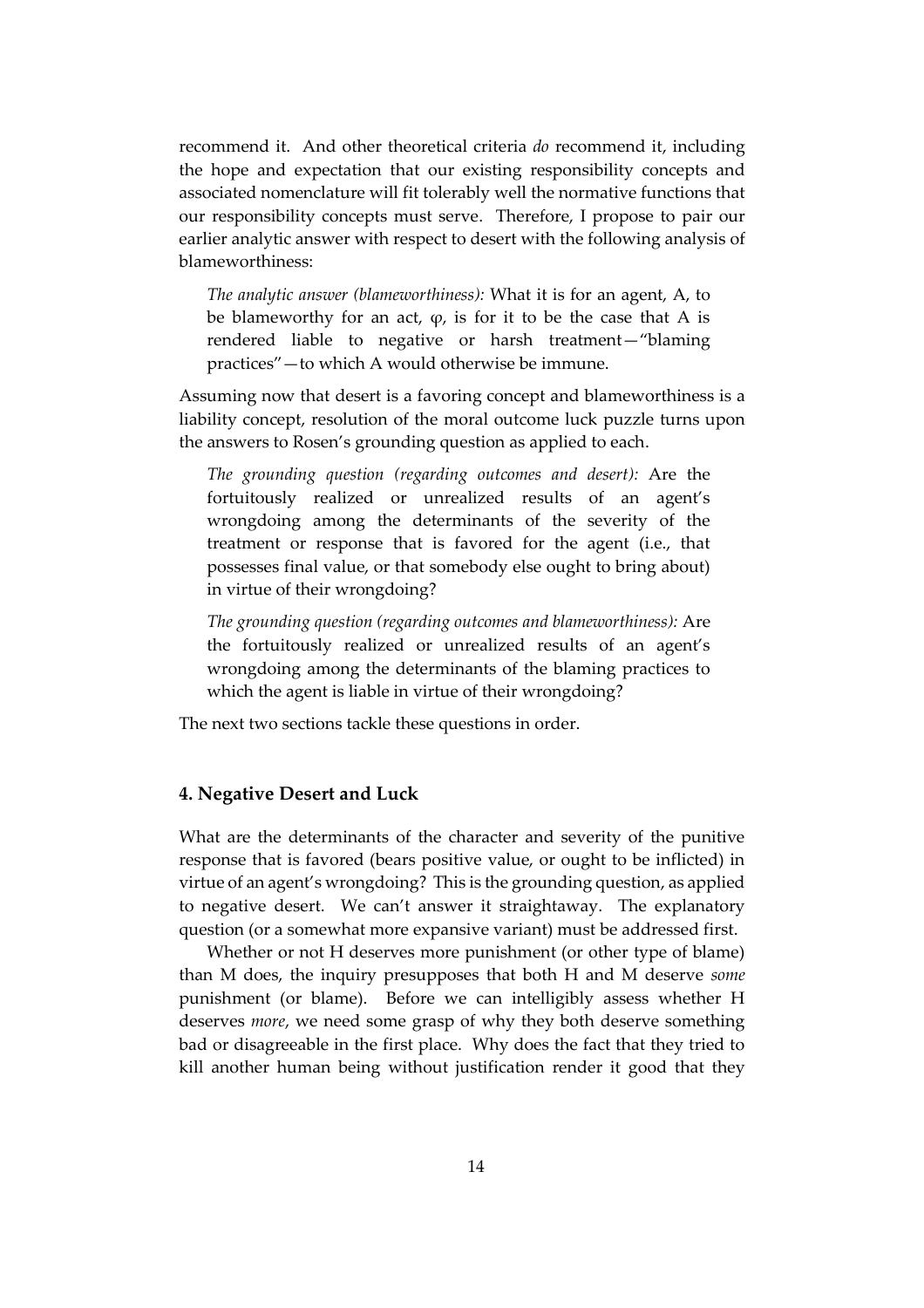should suffer (or face deprivations, or shoulder burdens, etc.), or provide non-instrumental reason for others to inflict suffering or impose deprivations or burdens upon them? This is a notoriously hard question. Until we have a good handle on what makes negative desert plausible or defensible, or what its "moral underpinnings" are (Sher 1987, x), any attempt to identify the full determinants of the negative desert object (roughly, the deserved punishment) is flying blind.

Unfortunately, we lack a shared account of what makes desert sensible or warranting our allegiance. Worse, we lack even a well-developed menu of options to choose from. This is true even of positive desert objects, such as rewards. It is true in spades of negative desert objects, especially given determinist-inspired objections. How can the imposition of disagreeable consequences on wrongdoers be non-instrumentally good or right if the wrongdoers lacked freedom to do otherwise?<sup>22</sup> Many people who do accept negative desert view it as a moral primitive, accessible to moral intuition or the product of fundamental moral commitments or convictions. I can't rule that out, but it's plainly "a theory of last resort." (Rosen 2015, 71; cf. Moore 1997, 223). For one thing, if desert lies at unexplainable moral bedrock then it's hard to see how we could resolve the grounding question except by consulting the same moral intuitions that reveal the truth about desert itself. Reasoned argument would seem fruitless.

I cannot proceed far in developing and defending a full account of desert in this article. Instead, I'll sketch the rudiments of an answer to the explanatory question (posed of negative desert as a moral institution) that I find most promising, what I'll call the "agency-maintenance" account of negative desert. I'll then hazard some thoughts about what that answer, skeletal though it is, implies for the grounding question.

#### **4.1. The point of desert**

The agency-maintenance account I favor explains desert as playing a critical constitutive role in the formation and maintenance of selfhood. It draws upon a subtle and incisive account pressed by George Sher (1987, ch. 9). I see it as consisting of three core elements.<sup>23</sup>

 $22$  Derk Pereboom (2015, 281) seems to have a favoring conception of desert firmly in mind when observing, rightly in my judgment, that, of all forms or senses of moral responsibility, desert "is the sense most clearly threatened by" causal determinism.

<sup>&</sup>lt;sup>23</sup> Although influenced by Sher's account, mine departs from his principally in emphasizing the importance of free will, a (supposed) attribute of the self that is (curiously) absent from Sher's analysis. It seems to me both that free will is a central aspect of the conception of the self at the heart of our moral system, and that that aspect is essential to make sense of, and to vindicate, "negative" or "retributive" desert. By marginalizing or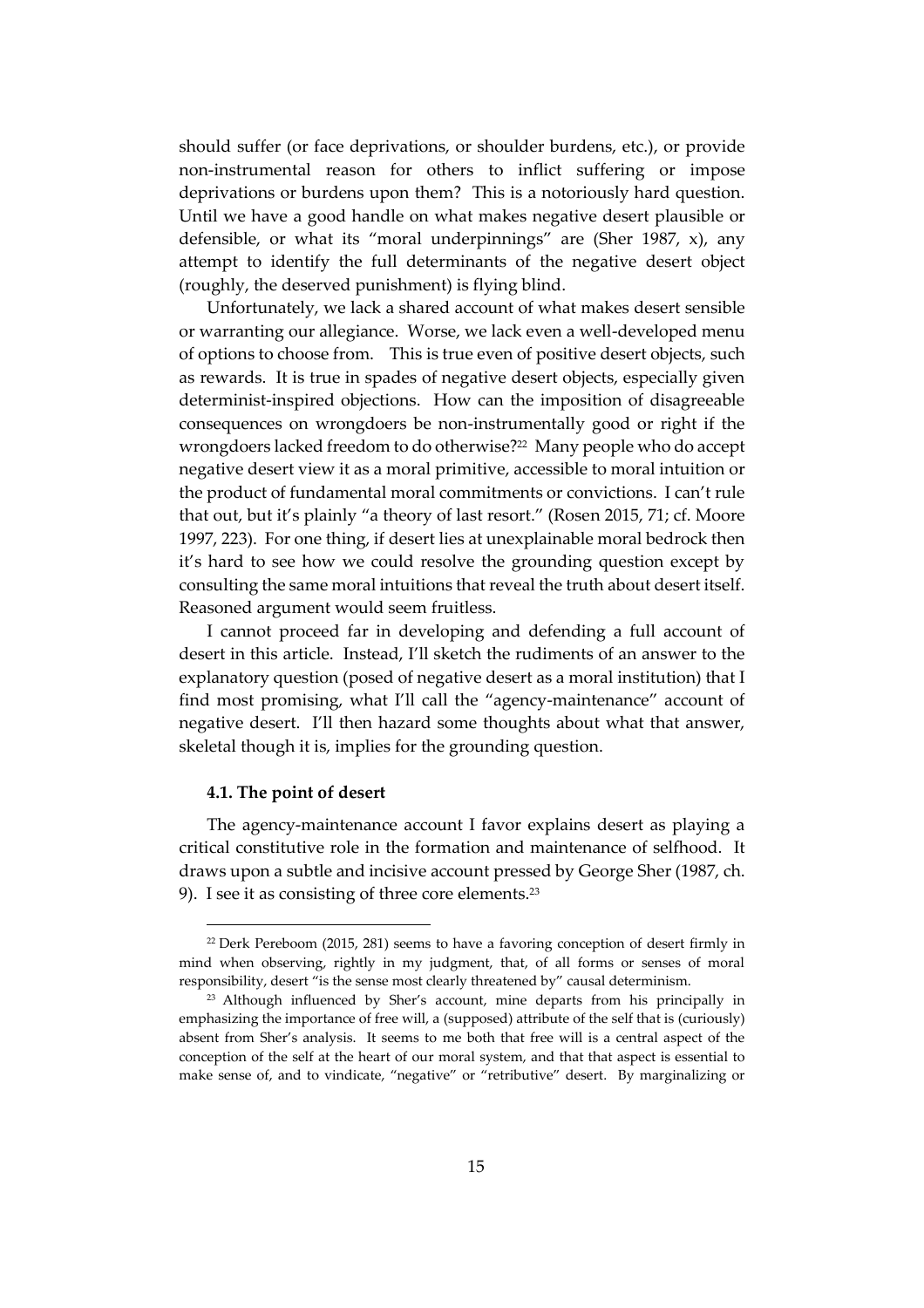First, the moral system presupposes a certain conception of the moral self, one that, among other qualities, possesses free will, and continues over time. Whether, or in what respects, these presuppositions are true or false, the system's intelligibility and effective functioning depend upon their preservation. Second, desert's function, and thus its justification, is to assist in the construction, nourishing, and shaping of the sense of self upon which our moral system depends. The value of desert is thus both extrinsic and final. Third, desert carries out this function by tethering present and future selves to each other via the choices of the present self. It gives future selves strong stakes in the moral character of the willings of the present self by directing that consequences should obtain for those future selves. And by insisting that the obtaining of those results is just—indeed, that justice enjoins us to bring them about—desert proclaims agential freedom: Given the widely held premise that if people lack free will then they cannot possess negative desert, morality's embrace of negative desert affirms free will by modus tollens.

In sum, desert's value is grounded (at least in part) in the way it gives agents a stake in the exercises of their agency, thereby both helping to make agency function effectively in the construction of selfhood and strengthening dispositions to abide by morality's dictates. This is not a defense of desert from a perspective external to our system of moral reasoning and practice. It is the seeds of an account of the critical function that desert serves within that system.

#### **4.2. Agency-maintenance and results**

Assuming that something along the foregoing lines is correct—that desert is intelligible and attractive largely because of the role it plays in securing and strengthening the sense of selfhood that morality presupposes and depends upon—what are the implications for the grounding question? This too is disputable.

If an account that melds selfhood, agency, and desert is broadly on target, then the ground of negative desert would encompass those aspects of what a person has done that are fairly attributed to their agency by individual psychology and shared cultural practices that are defensible on reflection. Accordingly, if we could maintain a substantial and coherent sense of ourselves stripped down to that which we control, we might be

ignoring free will, Sher is driven (ch.5) to embrace Herbert Morris's (1968) "fair play" justification for retributive punishment, a celebrated analysis that has attracted fewer adherents over time. For a review of some criticisms, albeit in a rare recent contribution that leans supportive, see Westen (2016).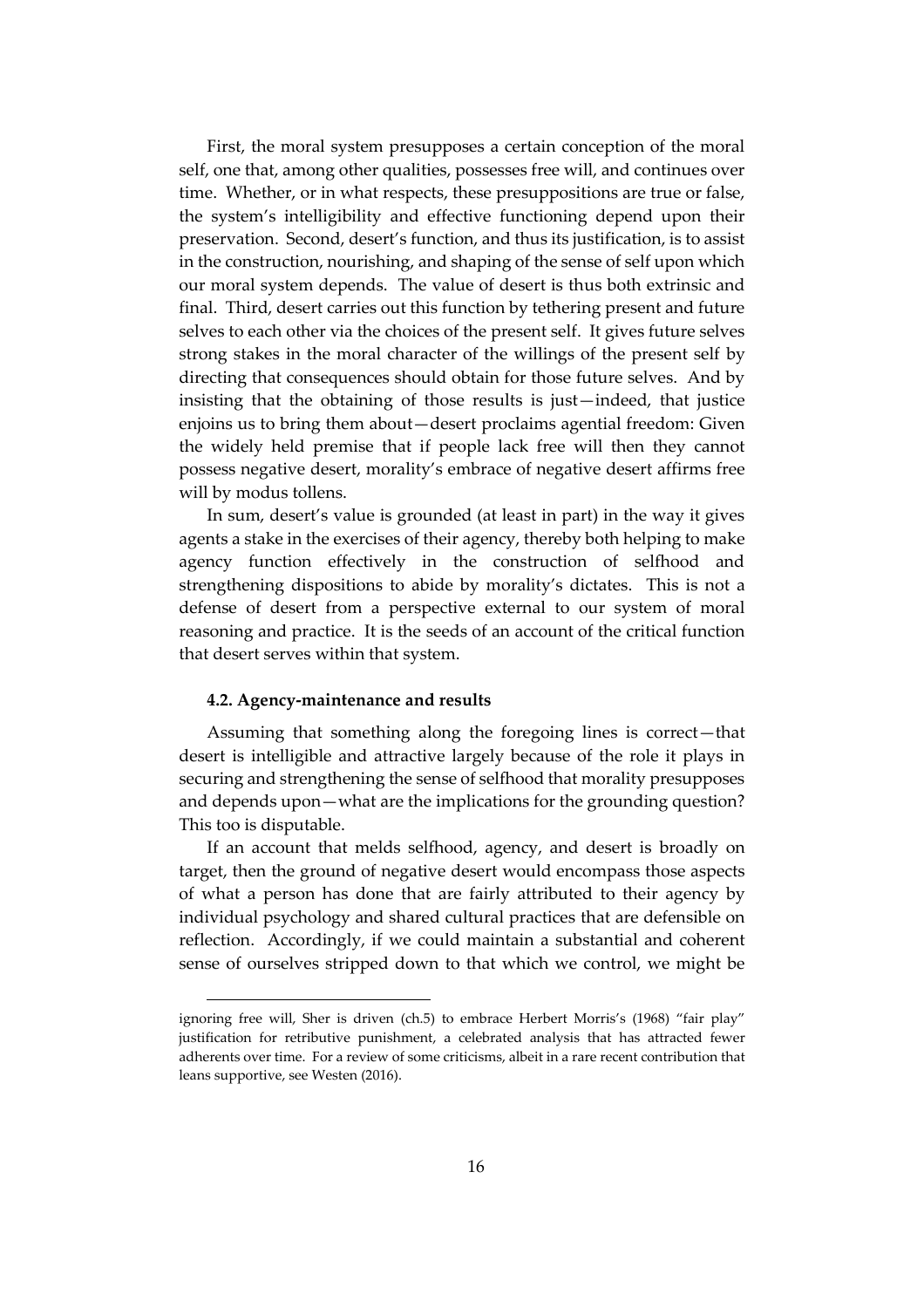able to reap the benefits that the institution of desert makes possible without including factors that lie beyond our control in our desert base. We might be able to get by with a picture of the self constituted solely (or nearly so) by its willings alone.

But the antecedent of that last conditional is highly doubtful. It's not only, as Wolf (2001, 13) emphasizes, that *virtuous* agents count (many of) the results of their willings on their moral ledgers, as part of who they are and what they've done. More probably, most psychologically healthy individuals, virtuous or not, do so too. As Nagel observed (1979, 36-37), "the self which acts and is the object of moral judgment is threatened with dissolution by the absorption of its acts and impulses into the class of events. . . . [S]omething in the idea of agency is incompatible with actions being events or people being things." This being so, as I believe it to be, then if desert links and integrates temporal slices of a self by putting later selves "on the hook" for earlier selves' actions, the "actions" that matter must be broader than bare willings, or willings plus bodily movements, and extend to at least some of our willed movement's causal effects in the world.

Agreeing that "at least one connection between free acts and their consequences is internal to the notion of free agency itself," Sher (1987, 39- 40) argues that "[i]f someone did *not* have to live with the predictable consequences of his choices—if he were able to go through the motions of deciding what to do, but was invariably shielded from his action's easily foreseeable results—then he would have only a semblance of freedom." That could be so, though I would put matters just a little differently: if an agent were shielded from their action's foreseeable and foreseen results, they would have only a semblance of selfhood. Desert helps preserve more robust selfhood by embracing results of our willings among the determinants of the treatments we deserve.

But only some of the results, not all of them, and it is a virtue of the agency-maintenance account that it holds promise of explaining why and which. Because this account of desert's moral underpinnings depends on the function it serves for members of a moral community, it turns on how we understand ourselves and our actions, and not (only) on timeless truths about, say, the nature of agency. It follows that whether results count among the desert base of deserved punishment will be and must remain significantly sensitive to folk wisdom.

The account thus makes sense of the fact that common law doctrines of causal responsibility are largely social, not metaphysical. Examples include the role of foreseeability and non-aberrant causal pathways in proximate causation, and the understanding that intentional intervening action by third parties "breaks the causal chain" even when foreseeable. The account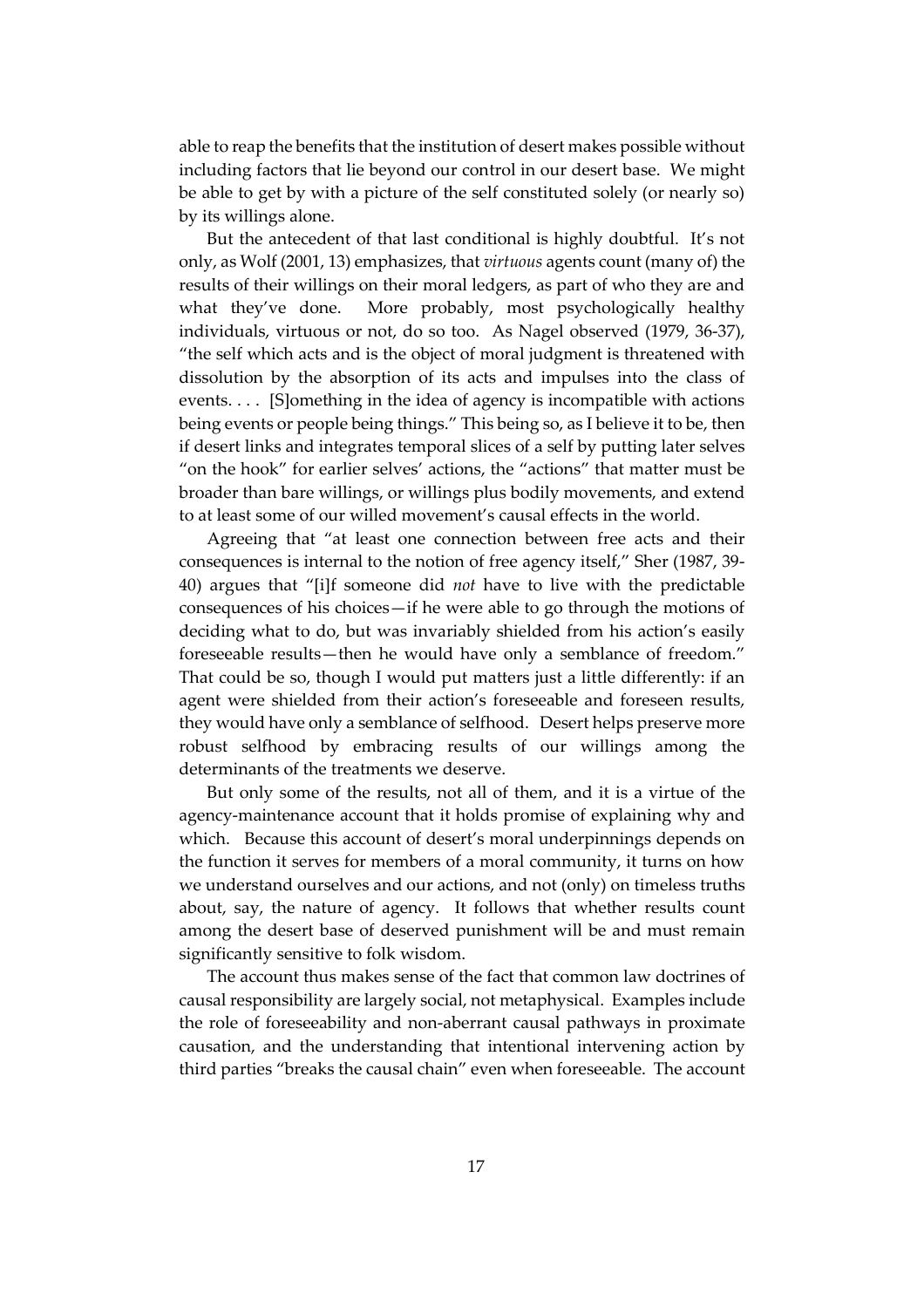also allows for the possibility that whether results count in the negative desert base can vary depending on the wrongdoer's mental state (intention, foresight, recklessness, or negligence) with respect to the bad results that do or do not materialize, for the simple (if not sole) reason that these diverse mental states constitute or correspond to differences in the extent to which the agent has associated their self with the results, as by desiring them. Contrast H and M, the shooters who intend the death of V, with two other actors,  $H_N$  and  $M_N$ , who act negligently with respect to  $V_N$ 's death. (The standard hypothetical involves careless driving:  $H_N$  and  $M_N$  drive identically in respect of the facts that constitute negligence, but  $H_N$  has the bad luck to hit and kill a pedestrian while  $M_N$  has the good luck not to.) The fact that we naturally describe H themself, and not only H's actions, by terms ("killer," "murderer") that make necessary reference to the results of that action, and that such agential descriptions are definitionally inapplicable to M, plausibly goes some distance toward explaining why the happenstance whether V was hit and killed counts among the determinants of H's and M's negative desert. In contrast, we probably resist describing H<sub>N</sub> in terms (e.g., "killer," "manslaughterer") that refer to the results of H<sub>N</sub>'s actions, choosing instead to describe both H<sub>N</sub> and M<sub>N</sub> as negligent drivers, while also noting that  $H_N$  is a negligent driver who caused somebody's death. On the agency-maintenance account, these facts about ordinary thought and talk have both evidential and constitutive significance in determining the contours of outcome luck for negative desert.

This section's discussion is admittedly tentative. It is reasonably contestable whether (or which) results are determinants even assuming that the Sher-inspired selfhood-securing account of desert at which I gesture is correct. And the merits of that account are equally contestable. For both these reasons, I do not offer a confident bottom-line judgment about whether results count among the determinants of an agent's desert object. But it cannot be this section's task to develop and defend a complete vindicating explanation for desert as a moral concept with normative force. Its more limited ambition is to offer a promising sketch of such an explanation and thereby to show how resolving whether outcomes of an agent's action bear on what they deserve depends, first, on settling on an answer to the explanatory question as applied to negative desert as a functional concept within our moral system.

\* \* \*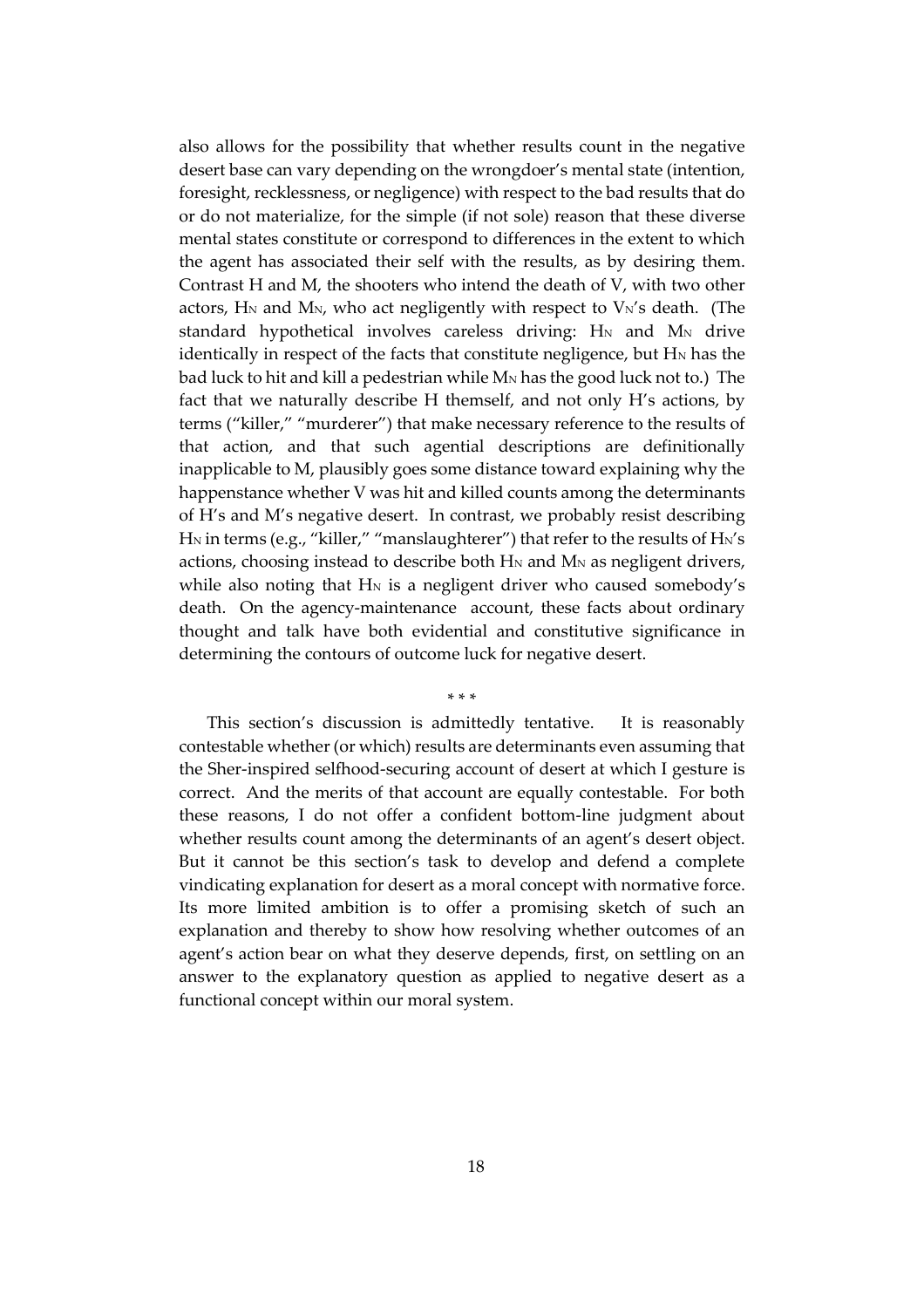### **5. Blameworthiness and Luck**

What conditions must obtain to render an actor morally liable to be subjected to blaming practices? Here's a common idea (e.g., Brink and Nelkin, 289). First, the actor must be a "moral agent," someone who is, in Gary Watson's (1996) sense, morally "accountable." Second, even an accountable agent is not liable to blame unless they were "at fault." Now, precisely what fault consists in is controversial—failure to satisfy a fair standard of conduct fairly enforced, conscious violation of a moral norm, and so forth. But that an agent isn't blameworthy—isn't morally liable to being blamed—unless at fault in one or another sense is common ground.

Also common to all the varied conceptions of the fault that grounds blameworthiness is that it involves matters "internal" to the agent. Subject to a few possible clarifications or qualifications, $24$  it turns on features of the agent's will or the way that they deliberated or failed to deliberate. Because blameworthiness is a scalar not binary concept, it might seem to follow that the extent of one's blameworthiness must be entirely determined by the extent of one's fault. It might seem to follow, in other words, that the character and severity of the blaming practices to which one is liable when blameworthy are entirely determined by the internal factors that constitute fault, whatever they may be. And if this is so, then the results of an agent's conduct are categorically irrelevant to their blameworthiness, which is to say that blameworthiness must be entirely insensitive to luck in the way things turn out. In our motivating hypothetical, H and M would be equally blameworthy. (And same too for H<sub>N</sub> and M<sub>N</sub>.) Wolf's "rationalist position" (2001, 6-7) captures this familiar line of argument.

The conclusion is too quick, however, for the fact (if true) that fault is the sole necessary condition for an agent to be blameworthy does not entail that it is the sole determinant of the scope or extent of their blameworthiness. Although this point might be obvious enough once asserted, its force becomes more apparent when we note an ambiguity built into the notion of degrees of blameworthiness, and thus disambiguate two respects in which blameworthiness is scalar.<sup>25</sup> Take two agents both of

<sup>&</sup>lt;sup>24</sup> I am especially thinking that external standards of proper behavior may bear constitutively on the fault that constitutes blameworthiness in cases of (inadvertent) negligence, *if* blameworthiness can consist in negligence, itself a much-debated matter. See Berman (forthcoming 2022a).

 $25$  The distinction is hinted at in Jensen (1993) and keenly developed in Enoch and Marmor (2007, 412-17). My analysis on this point is in broad accord with theirs, although I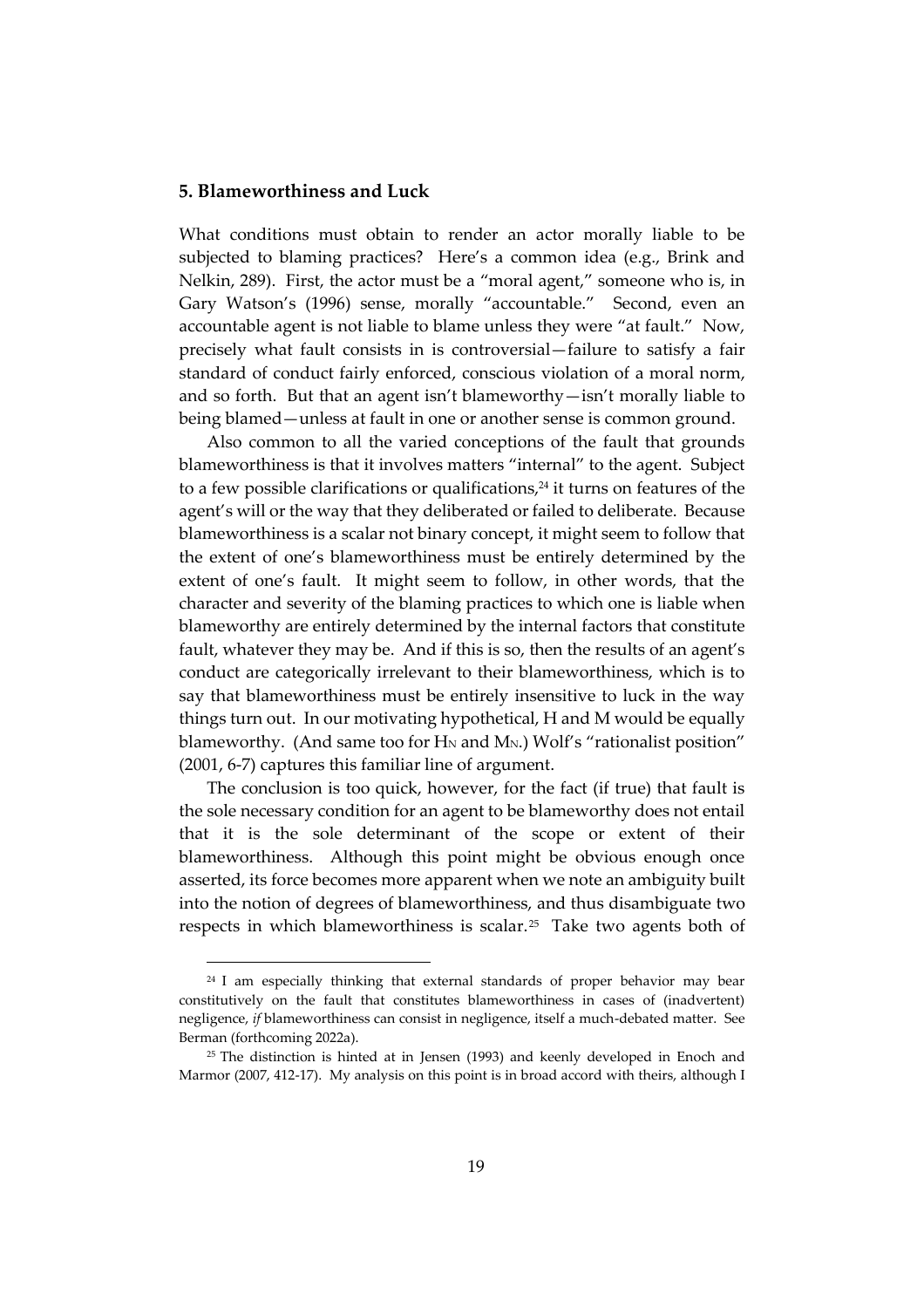whom are blameworthy for some (faulty) conduct. One could be more or less blameworthy than the other in terms either of (a) the magnitude or severity of blame to which they are liable, or (b) the extent of their liability to blame. So there are two possible grounding questions about blameworthiness, not one: (a) what determines how much blame the actor is liable to? And (b) what determines how much the actor is liable to blame? These are different questions that could provoke different answers.

The remainder of this section explicates and defends these two dimensions of the scalarity of blameworthiness, draws out their straightforward implications for moral outcome luck, and addresses one concern the picture might provoke. What this section does not do is spend any time pondering what need we have for a concept (blameworthiness) that serves a liability function—an omission that would be unworthy of note but for Section 4's insistence that we do need to investigate the normative grounding or justification for a concept (desert) that serves a favoring function. The explanation for this asymmetry is simple. As Section 4 emphasizes, the intelligibility or justifiability of negative desert is nonobvious and reasonably contested. In contrast, the intelligibility and justifiability of blameworthiness is obvious and noncontroversial. Given what we know about human psychology and social dynamics, blaming practices that are disagreeable to the blaming patient cannot be wholly, or even substantially, eliminated. Accordingly, a morality sensitive to the human condition must recognize the permissibility of at least some such practices, in which case we have plain need for a moral operator that performs a liability function.

### **5.1. Two respects in which blameworthiness is scalar**

In our actual penal practices and everyday lives, we recognize very many factors as bearing on the extent, duration, and severity of appropriate or permissible blaming practices. Collectively, we consider: the gravity of the wrong done or the importance of the norm violated; the extent of the agent's departure from the standard of conduct in cases where departures can be measured in degrees; whether the agent knew their conduct was wrong; whether the agent had done it before; the agent's background and

do not share their contention (413) that "[q]uestions about blameworthiness are about the truth or falsehood of attributions of blame." It seems to me that what we attribute to an agent when engaging in "blame-related reactions" is not "blame" but "blameworthiness," yet we cannot substitute the latter for the former on pain of circularity. Furthermore, Enoch and Marmor overlook what I am claiming is a critical distinction between desert and blameworthiness and therefore do not consider the possibility that the denial of free will threatens the former but not the latter (435).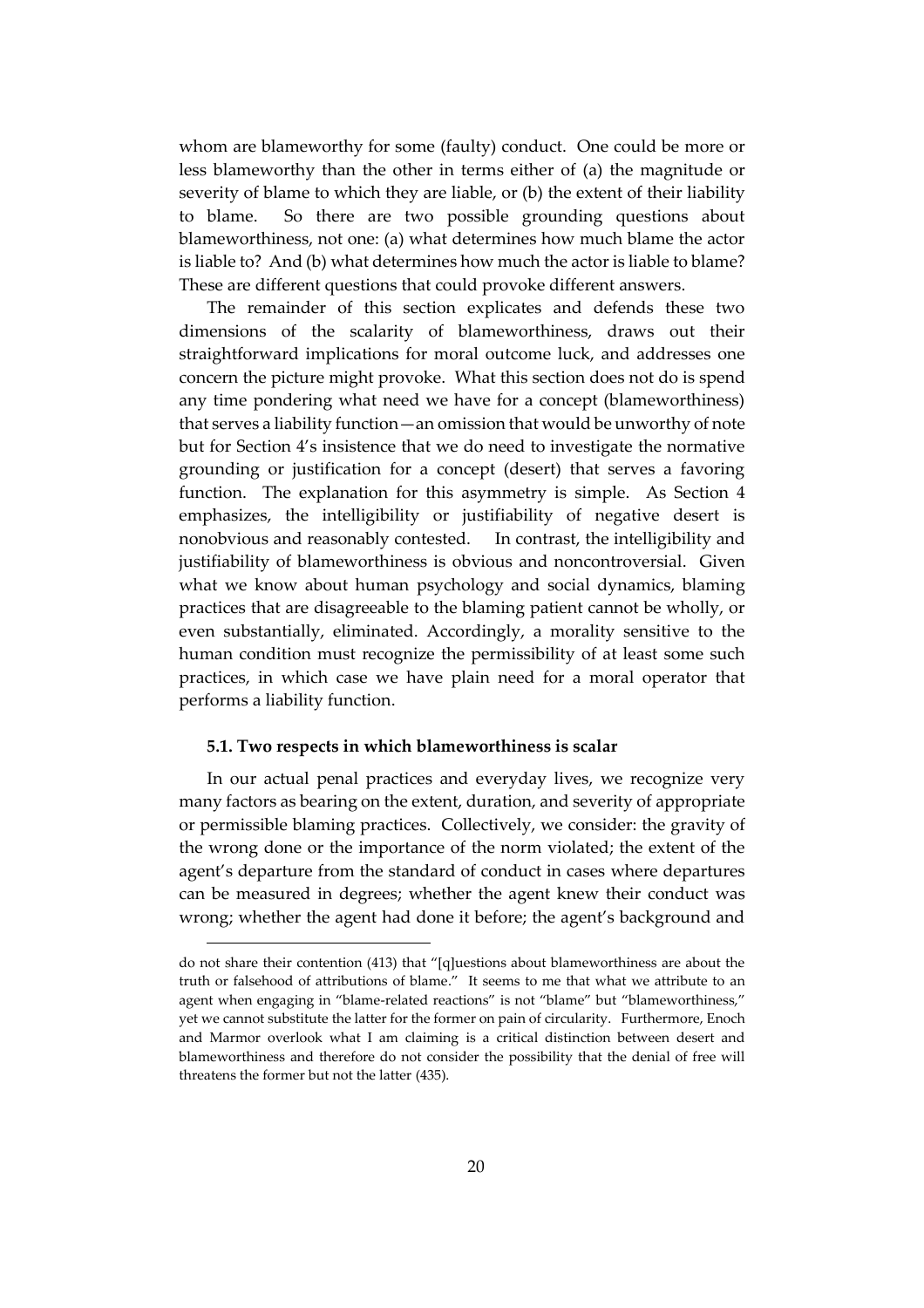upbringing and the breadth of their opportunities to avoid wrongdoing; the treatment accorded other, similarly situated faulty actors; the "standing" of those who would impose blame; the likelihood that a severe response would have a positive effect on future behavior by this agent or by similarly situated others; and other factors too. Unless our accepted practices are in truly bad order (admittedly possible), it must be that the severity of blame to which we make ourselves liable by our fault is not fully determined by the internal factors that determine fault, thereby licensing blame.

What are the alternatives? Conceivably, the relevant factors determine permissible blame via a complex formula or function. But the history of efforts to distill such a function does not encourage optimism. Much more plausible is that an agent's faulty behavior renders them liable to "reasonable" blaming practices, where reasonableness, here as elsewhere, is a function of a plurality of factors and resists significant precisification.

Even if so, suppose now that the blameworthy actor, albeit a moral agent and not somebody exempt from the reactive attitudes, suffers from significant cognitive or volitional impairments. For example, the agent: suffers from mental disease or disorder that interferes with normative reasoning or behavioral regulation, is an adolescent, has a very low I.Q., acts in a state of reason-clouding anger (provoked by adequate provocation), intense fear, or extreme sleep deprivation, or is (involuntarily) intoxicated. Most commentators believe that all or some of such factors mitigate the agent's blameworthiness; some are subjects of full or partial excuse in the criminal law. But these factors do not operate—certainly not exclusively, and I think not primarily—as considerations that bear on what blaming practices would be all-things-considered reasonable, as by weighing toward leniency. They operate by reducing the agent's liability to blaming and punitive responses. This is largely what is at stake when commentators characterize persons who exhibit these defects or conditions as "less responsible."

Combining these two dimensions of variability produces this first sketch of the fuller picture of blameworthiness: To be blameworthy is to be liable to blame in virtue of one's being at fault. The character and severity of blame to which the faulty actor renders themself liable is determined by what is reasonable given the agent's conduct, the consequences of that conduct, and the relevant circumstances, discounted by any diminution in the agent's liability to blame grounded, paradigmatically, in defects in the agent's settled or episodic rationality or systems of intrapersonal integration or control. Many mechanical systems incorporate two devices to adjust output (e.g., volume, heat, power): one that permits gross adjustment, a second for fine-tuning. In roughly analogous fashion, the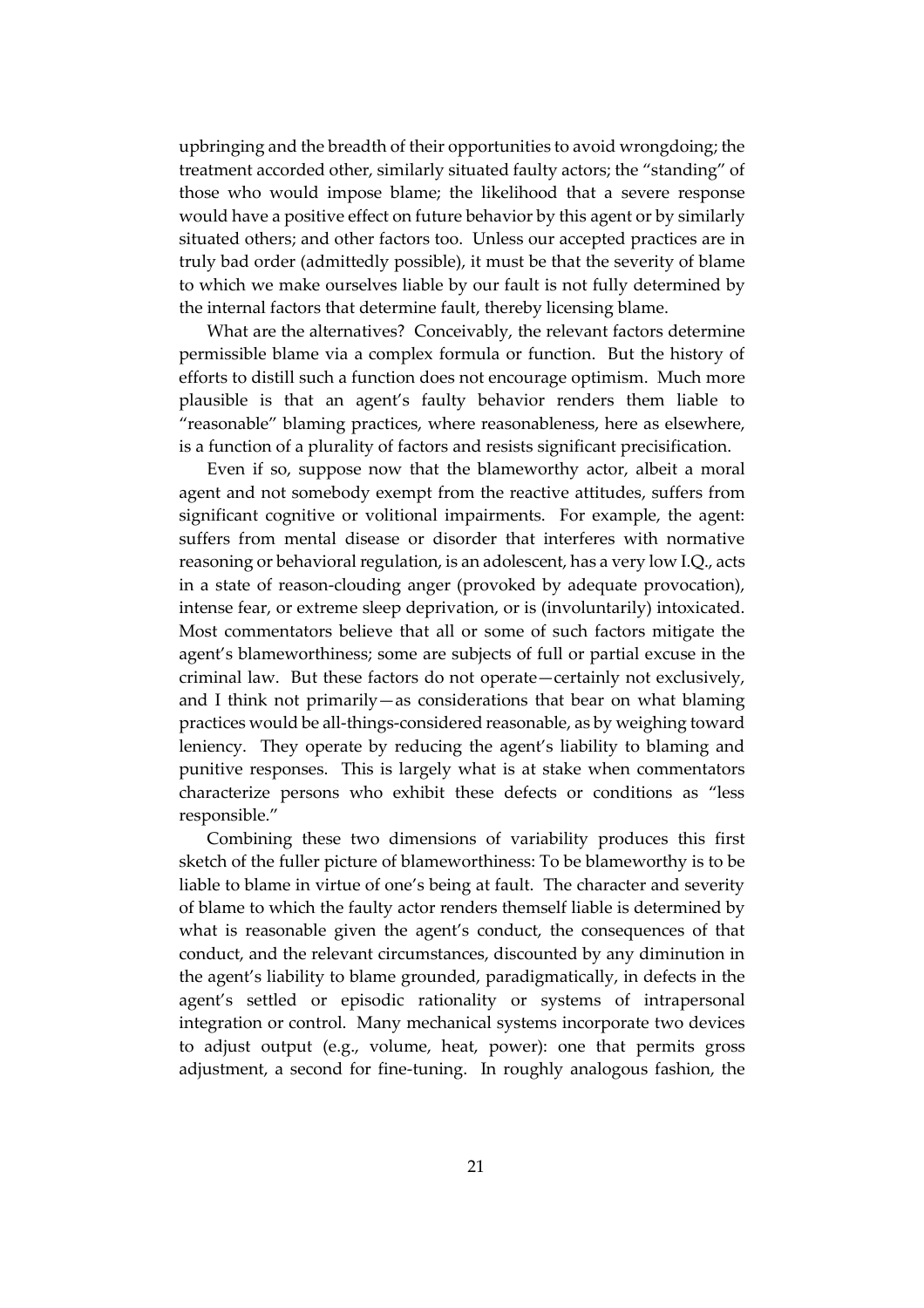magnitude of hostility or disagreeability to which one is liable in virtue of one's faulty conduct is determined by all the factors that bear on the reasonableness of a response, discounted by the degree of the actor's liability to such responses.

A vignette illustrates. Suppose that Ringleader, Schnook, and Juvenile together commit Crime. It was Ringleader's idea, of course. Schnook joined as a most reluctant and regretful second fiddle, and only after long resisting Ringleader's wheedling and importuning. Juvenile signed on willingly, even enthusiastically, but is an adolescent. When arrested, Schnook and Juvenile argue strenuously that they are "less blameworthy" than Ringleader, and should be punished less severely—Schnook because he was less "culpable," in a broad sense bespeaking a less "vicious will," and Juvenile because he was less emotionally and psychologically mature. I assume that readers can fill in details (concerning the age or maturity of the protagonists, Ringleader and Schnook's interactions and the influence the one had over the other, the Crime itself, and so on) in ways that would make Schnook's and Juvenile's arguments compelling. But while both claims are couched in terms of the claimant's lesser blameworthiness, I anticipate that many readers will share the sense that these claims have distinctly different texture. The account I've just sketched aims to reflect that difference: Schnook maintains that they're liable to less blame than is Ringleader; Juvenile maintains that they're less liable to blame than is Ringleader.

Is the proposed distinction between how much one is liable to blame and how much blame one is liable to sterile? Does anything turn on the fact that Juvenile's claim is one of the latter and not (only) of the former? Would it matter if you became persuaded that Schnook's claim also concerned liability? There are reasons to believe that it does matter. The gist of the case for Juvenile is not only or chiefly that it's unreasonable to disregard the difference in their maturity, but that we are morally required to accommodate it, that Juvenile has a valid claim to diminution or attenuation of his liability to blaming treatments. Plausibly, then, punishing Ringleader, Schnook, and Juvenile equally would treat both Schnook and Juvenile unreasonably hence unfairly, but would violate the moral rights only of Juvenile. Or, shifting attention away from state-inflicted punishment and toward social practices, maybe Victim of Crime, or others in the community, may be entitled, when calibrating their blaming responses, to disregard differences between Ringleader and Schnook, but not between Ringleader and Juvenile.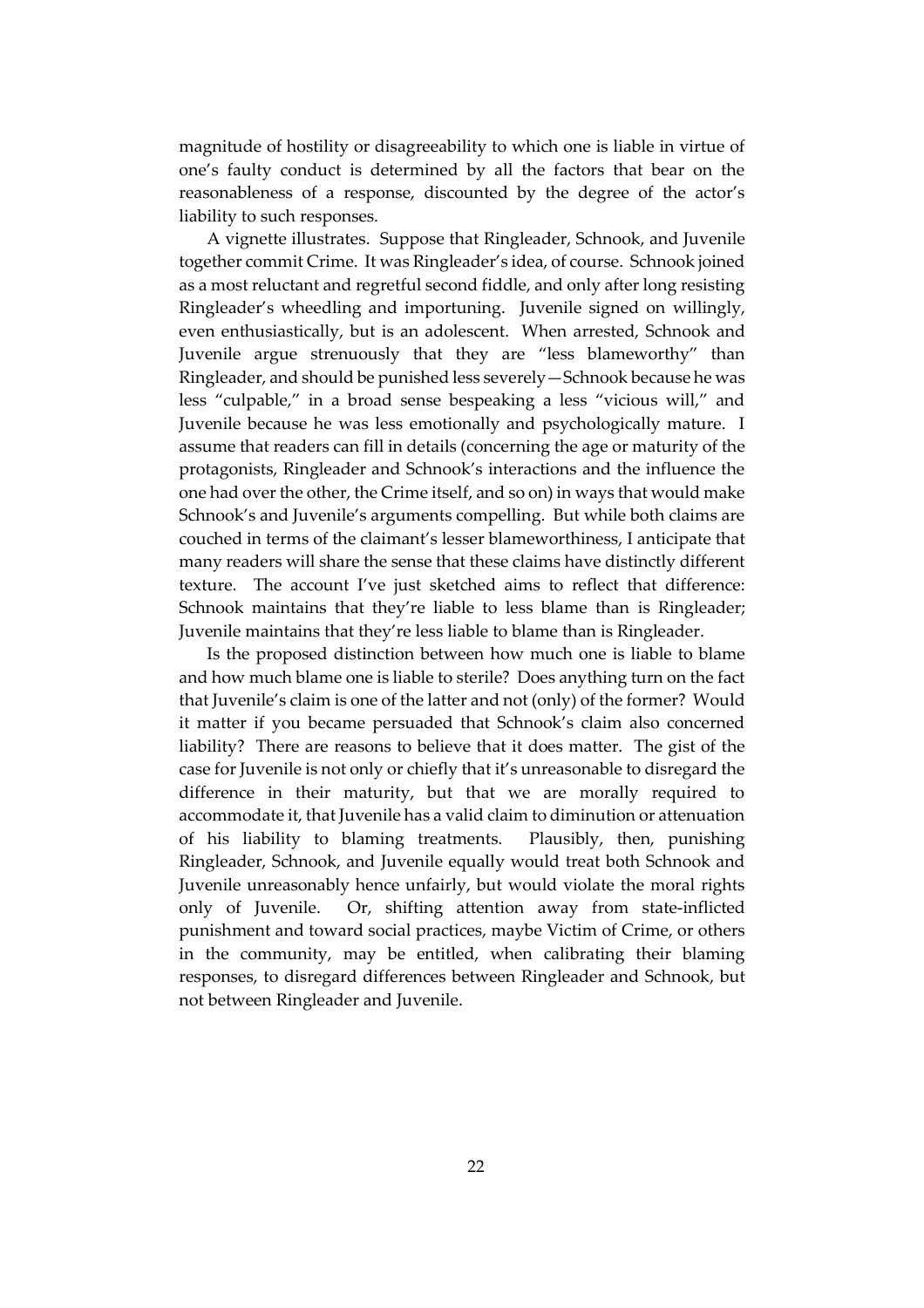# **5.2. The relevance of results**

This two-part account of the ways in which blameworthiness comes in degrees neatly explains our divergent intuitions about whether results of an agent's conduct affect their blameworthiness.

Question (a): Are the fortuitously realized or unrealized results of an agent's faulty or wrongful conduct among the determinants of the blaming practices to which the agent is liable in virtue of their fault? Surely yes. If being at fault makes one liable to "reasonable" blaming practices, then, whatever the full set of considerations that bear on the propriety of a blaming response might consist in, it's hard to dispute that at least some results of the faulty agent's conduct—what the agent does and causes count within that set.<sup>26</sup> Experiencing resentment and indignation, and engaging in practices that express those sentiments and allow for the channeled discharge of retaliatory impulses, are all part of the human condition. But it is pathological to harbor as much resentment, or to indulge in equally severe chastisement or retaliation, regardless of whether another's faulty behavior caused you or those you care about any harm at all. So if H and M are equally liable to reasonable blame, H is nonetheless liable to more severe blame or retaliation, including blame that is more severe in virtue of extending for greater duration, just because the amount of reasonable outrage and hostility provoked by H's killing of V is greater than that provoked by M's failed attempt to kill V. Furthermore, if results *are* part of the desert base (the question left open in Section 4), and if reasonable blaming practices include the infliction of whatever censure or hard treatment may be deserved, then, again, the severity of blame to which a faulty agent is liable is greater if the results of the faulty conduct are worse.

<sup>&</sup>lt;sup>26</sup> This contention is largely supported by findings from the moral cognition literature, though I don't place much weight on it. After all, given that I am arguing that the moralconceptual landscape harbors more distinctions than the relevant philosophical literature has yet recognized, it's almost inevitable that I'd find the empiricists' survey instruments insufficiently nuanced. For example, one sophisticated recent contribution that fairly criticizes previous studies for invoking "a staggering variety in types of judgments," asks respondents "how blameworthy" contrasting agents are, how "permissible" their actions were, and "how much punishment" each "deserves." Kneer and Machery (2019, 333, 334); see also Cushman (2008, 358). My analysis suggests that respondents highly attuned to philosophically relevant distinctions might give different answers to the questions "how much punishment does the agent *deserve*?" "how much punishment would be *reasonable* to impose?" and "how much punishment would be *permissible* to impose?" To illustrate, a sensible respondent might believe that the reasonable punishment for Schnook and Juvenile is roughly the same but that the permissible punishment for Schnook is greater. And if such a respondent is a negative desert skeptic, they might also believe that none of the actors deserves any punishment at all.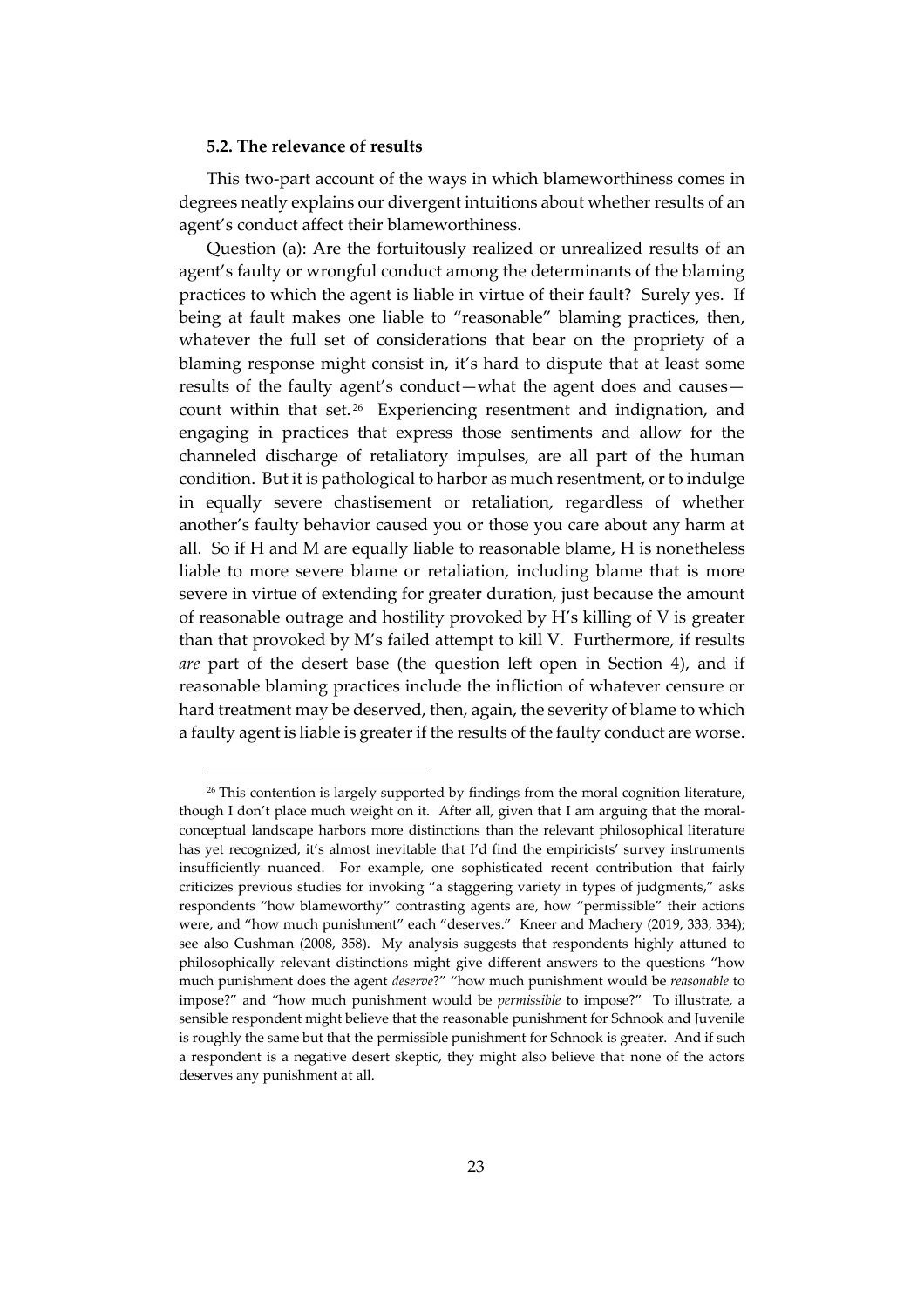This is not to say that the reactive treatment that the agent deserves constitutes the full measure of what is reasonable. Even assuming that reasonable blaming responses are responses we have reason to undertake, those reasons are not nearly limited to that of effectuating deserved treatment for its own sake; they include deterrent, expressive, and solidaristic reasons, among others.<sup>27</sup>

Moreover, because the agent subjected to blame could have avoided the influence of outcome luck by not acting in a faulty manner to start, the fact that the degree of blame to which they are liable is sensitive to some facts beyond their control does not seem unfair: the agent has assumed that risk. Invoking Ronald Dworkin's (1981) distinction between "brute luck" and "option luck," Michael Otsuka (2009, 375) puts the point well: "A plausible requirement of fairness would, at most, rule out unavoidable blameworthiness. It would not also rule out cases of moral luck in which one's degree of blameworthiness is a function of factors beyond one's control but where one could have avoided being blameworthy altogether."<sup>28</sup>

Question (b): Are the fortuitously realized or unrealized results of an agent's wrongdoing among the determinants of the agent's liability to blaming practices? Plainly not. Although what determines an agent's responsibility in the accountability or liability-discounting sense is far from settled, the standard accounts focus squarely on defects in agency, such as deficits in reason-responsiveness or executive control. If it is stipulated that the only difference between H and M concerns the downstream, external consequences of their pulling of their respective gun triggers, then they are equally "accountable," equally liable to blame.

Moore (1997, 212) interprets Nagel thusly: "The problem of moral luck . . . is how we can justify holding people more responsible for causing harm than for merely intending [harm]." Distinguishing two scalar notions baked into the concept of blameworthiness permits a clean solution. The question should not be whether an agent who causes harm is "more responsible" than one who, all else equal, tries to cause harm but fails. Certainly, they are equally responsible in the sense, among others, of being equally liable to blaming responses. The question should be whether we can justify inflicting more severe blame on those who cause harm than on those who don't, despite their being equally liable to blaming treatment. Certainly, we can. Although H and M are equally responsible, hence

<sup>27</sup> Accord Enoch and Marmor (2007, 413). I am grateful to an anonymous referee for encouraging this clarification.

<sup>&</sup>lt;sup>28</sup> The same insight underlies David Lewis's (1989) proposed penal lottery.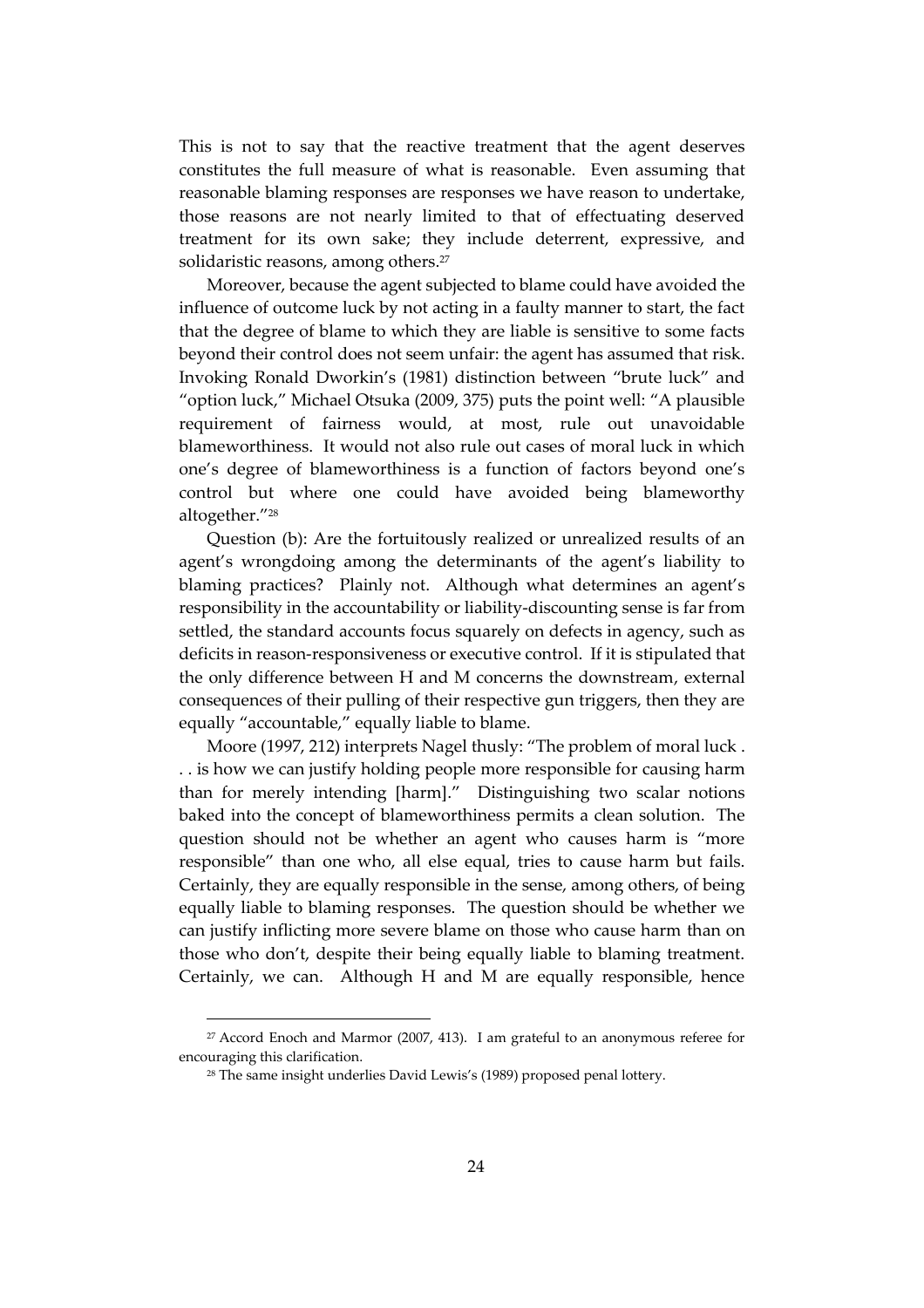equally liable to reasonable blame, the amount and character of blame that would be reasonable to subject each to is not the same.

#### **5.3. A loose end: reasonable blame and principles of proportionality**

The proposal that to be liable to blame in virtue of one's fault is to make oneself fairly liable to "reasonable" blaming practices whose character and severity are determined by more than fault alone provokes a natural worry. Suppose a case involving very little fault but immensely bad consequences. If the public's anger has been greatly aroused, and if the welfarist benefits of deterring similar future acts are also great, then the imposition of severe blame, including severe punishment, will turn out to be all-thingsconsidered reasonable at least sometimes. Call this upshot "the objectionable conclusion." If my parsing of the concepts yields this conclusion, that might seem a blot on the account.

To be sure, the objectionable conclusion *is* objectionable: assumption of risk has its limits as well as its force. To guard against it, nearly all philosophers of punishment agree that punishment is constrained by a "principle of proportionality," differing chiefly on that principle's correct content—for example, that punishment must not be disproportionate to the offender's "guilt," (Mackie 1982, 4) or the "gravity of the offense" (von Hirsch 1992, 55), or can be no greater than the minimum necessary to preserve civil order (Deigh 2018, 239). One family of principles that have attracted broad support maintains that punishment should not be disproportionately severe relative to the agent's "culpability" (alone, or in combination with "wrong" or "harm"), where culpability is a measure of the agent's ill will, or their disregard of interests and values that demand respect. (Culpability is a kind of fault, but only one kind of fault. There is no faultless culpability, but plenty of nonculpable faultiness.) I am sympathetic to a principle along these lines.

This is not the place to elaborate or defend a principle with any particular content; I take a stab at it in Berman (2022b). The important point for now is only that debates over principles of penal proportionality, or over other side constraints on the just infliction of state punishment, are not best conceived as debates about the contours of our moral concepts. Rather, they reflect substantive disagreements of political morality, first-order claims about the ethics or justice of state action. It is no embarrassment to a conceptual map, this or any other, that it does not exclude all morally disagreeable practices and states of affairs on purely conceptual grounds, and that we must call on substantive moral principles to perform that trick.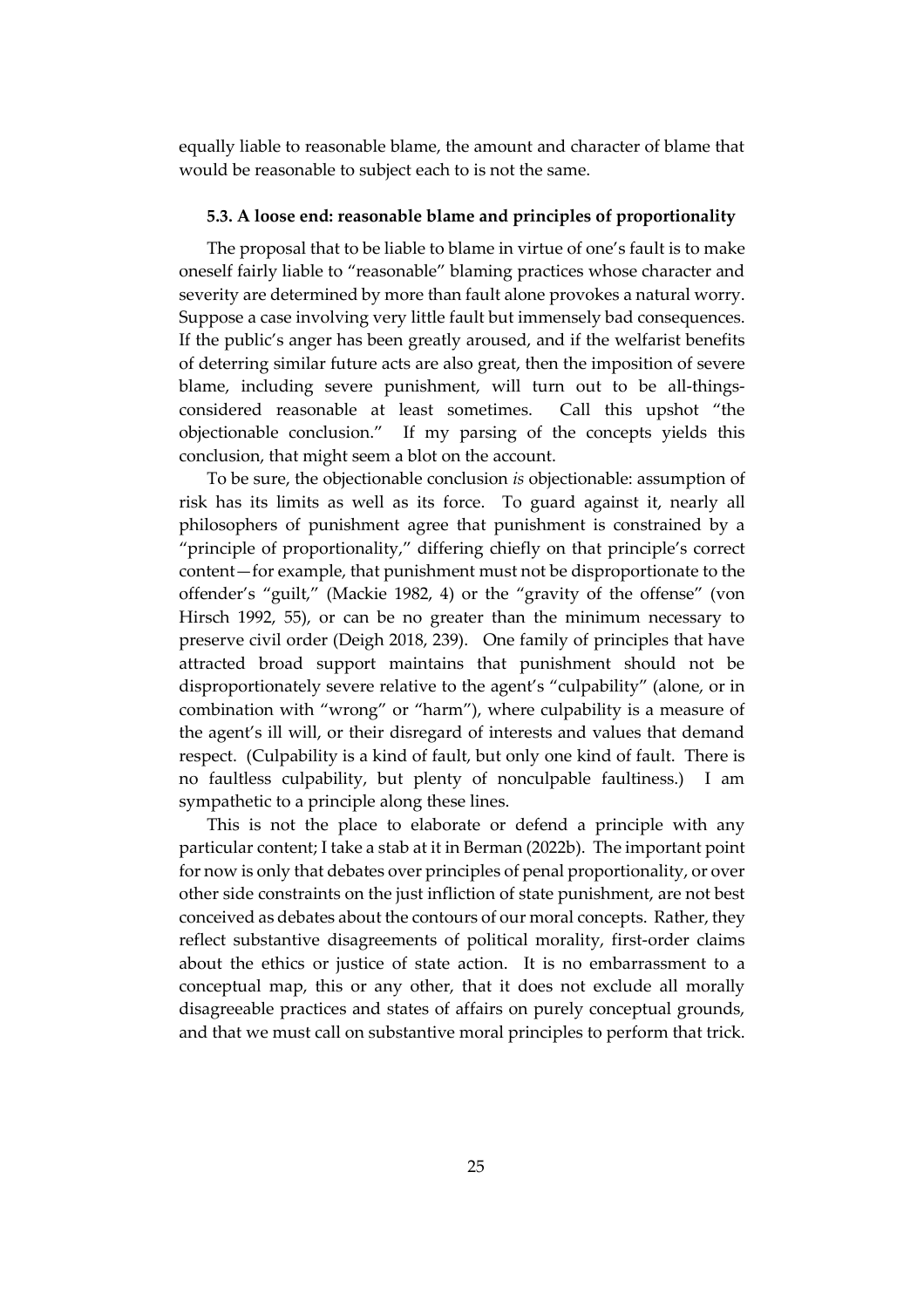# **Conclusion**

This article investigates how, if at all, moral outcome luck affects or determines an agent's blameworthiness and negative desert. In addressing that question, it identifies a premise that appears widely presupposed in the moral luck debate: that the determinants of blameworthiness and desert are the same. I call that premise the equivalence thesis, and argue that it is false. In rejecting that premise, this article sheds light on the tantalizing possibility that results, and thus luck that attends their realization or non-realization, can matter to one concept but not the other. Nonetheless, the paper ends up resisting this neat and clean resolution to the puzzle of outcome luck. It maintains that results probably bear both on the magnitude or severity of the blame to which the agent is liable when blameworthy and on the magnitude or severity of the adverse treatment that the agent deserves, though not on the extent of the agent's liability to blaming practices.

Because those last conclusions are modestly more equivocal than reader and author alike might wish, it bears emphasis that, while this article addresses the purported equivalence of blameworthiness and desert as they concern the relevance of outcomes, the equivalence thesis itself is not of such limited import. That thesis concerns the more general question of whether the determinants and measure of an agent's blameworthiness for an act are the same as the determinants and measure of an actor's desert for the same act. The negative answer I defend to that question has implications for moral outcome luck, but not only for that. The truth or falsity of the equivalence thesis is likely to matter anytime an agent's desert or blameworthiness bears on the permissibility of criminal punishment. A clear distinction between the functions that desert and blameworthiness serve, and a clear understanding of their respective determinants, might shed light on debates: over the nature and bounds of responsibility-based side constraints on the infliction of punishment; over the permissibility of punishing people for negligence; over the proper scope of a defense of moral ignorance; and over much else besides. Although this one paper does not examine those other topics, it is worth keeping in mind that its initial and most important claims—desert serves a favoring function, blameworthiness serves a liability function, and the determinants of these two concepts are non-identical—will bear implications for a very broad range of topics within the philosophy of blame and punishment.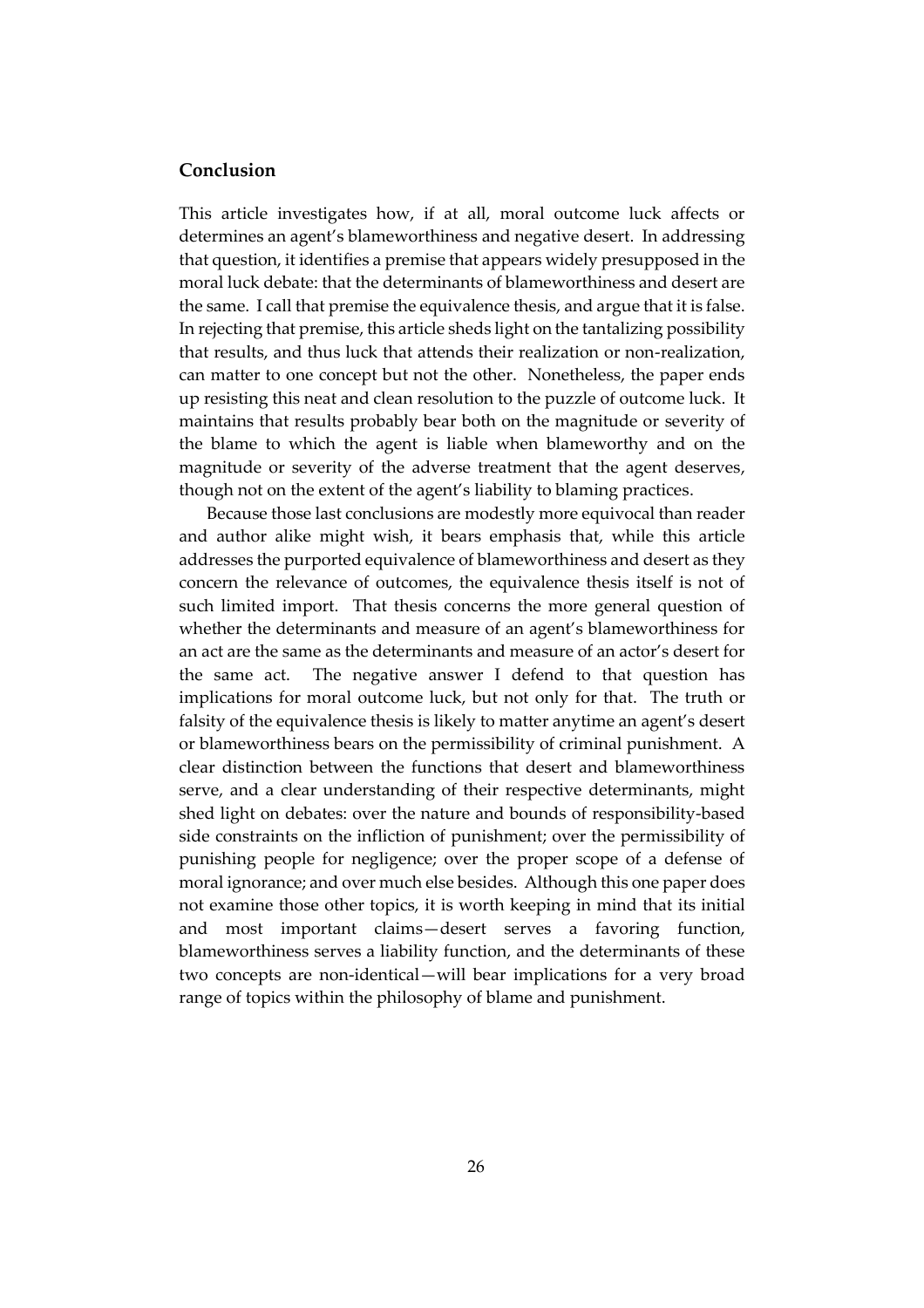# **Works Cited**

- Arpaly, Nomy. 2003. *Unprincipled Virtue: An Inquiry into Moral Agency.* Oxford: Oxford University Press.
- Berman, M.N. (2022). Negligence and Culpability: Reflections on Alexander and Ferzan. *Criminal Law and Philosophy.* Advanced online publication. doi: 10.1007/s11572-021-09583-8.
- Berman, M.N. (2021). Proportionality, Constraint, and Culpability. *Criminal Law and Philosophy, 15,* 373-91. doi: 10.1007/s11572-021-09589-2.
- Berman, M.N. (2016). Modest Retributivism. In In K.K. Ferzan & S.J. Morse (Eds.), *Legal, Moral, and Metaphysical Truths: The Philosophy of Michael S. Moore* (pp. 35-47). Oxford: Oxford University Press.
- Berman, M.N. (2013). Rehabilitating Retributivism. *Law and Philosophy, 32,*  83-108. doi: 10.1007/s10982-012-9146-1.
- Berman, M.N. (2011). Two Kinds of Retributivism. In R.A. Duff & S. Green (Eds.), *The Philosophical Foundations of Criminal Law* (pp. 433-57). Oxford: Oxford University Press.
- Brink, David O., and Dana K. Nelkin. 2013. "Fairness and the Architecture of Responsibility," in *Oxford Studies in Agency and Responsibility,* edited by David Shoemaker. Oxford: Oxford University Press: 284-313.
- Coates, D. Justin, and Neal A. Tognazzini. 2013. "The Contours of Blame," in *Blame: Its Nature and Norms,* edited by Justin D. Coates, and Neal A. Tognazzini. Oxford: Oxford University Press: 3-26.
- Christopher, Russell. 2004. "Does Attempted Murder Deserve Greater Punishment than Murder? Moral Luck and the Duty to Prevent Harm." *Notre Dame Journal of Ethics and Public Policy* 18: 419-35.
- Cupit, Geoffrey. 1996. *Justice as Fittingness.* Oxford: Oxford University Press.
- Cushman, Fiery. 2008. "Crime and punishment: Distinguishing the roles of causal and intentional analyses in moral judgment." *Cognition* 108: 353- 80.
- Deigh, John. 2018. *From Psychology to Morality: Essays in Ethical Naturalism*. Oxford: Oxford University Press.
- Domsky, Darren. 2004. "There is No Door: Finally Solving the Problem of Moral Luck." *Journal of Philosophy* 101: 445-464.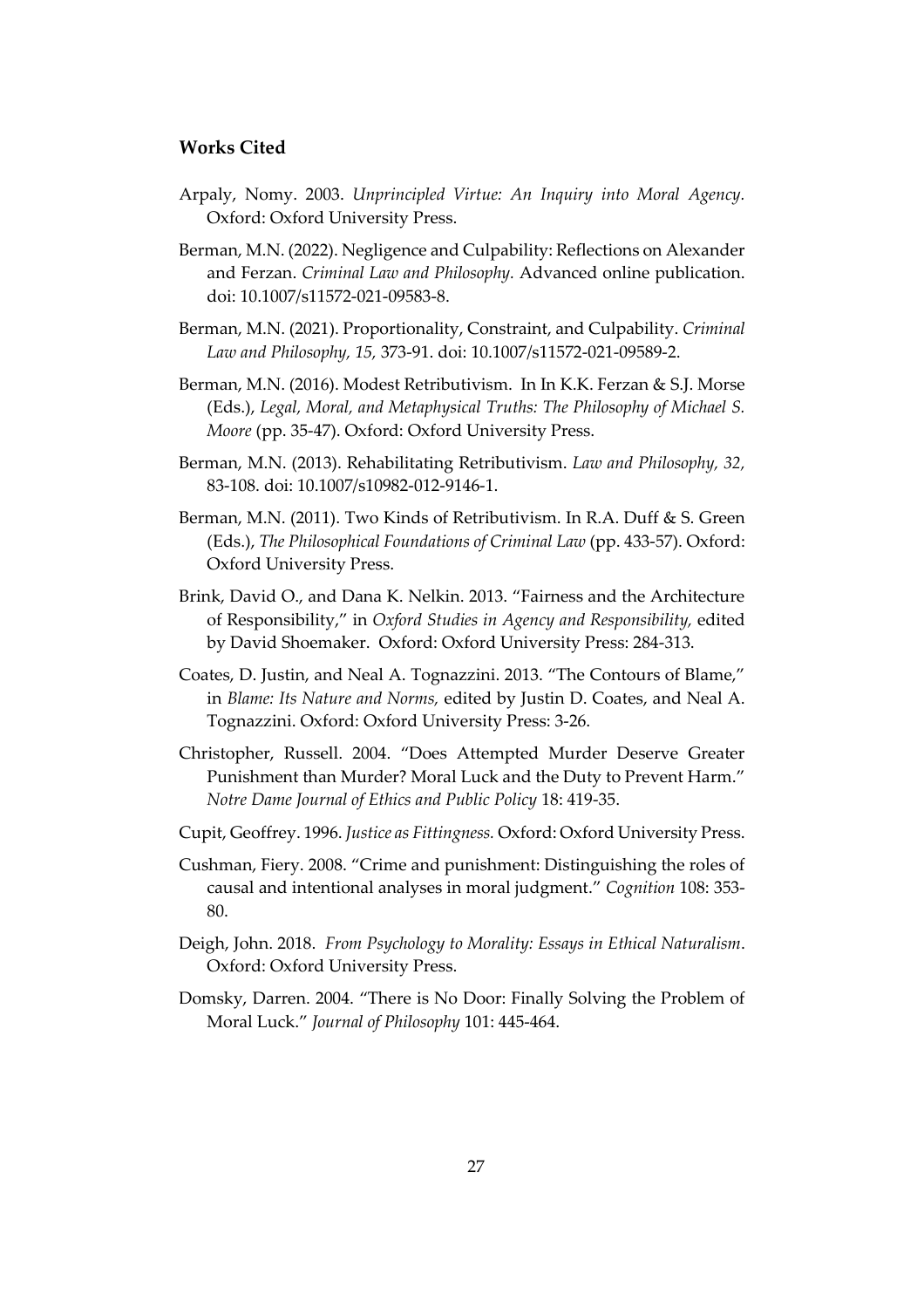- Dworkin, Ronald. 1981. "What is Equality? Part 2: Equality of Resources." *Philosophy and Public Affairs* 10: 283-345.
- Edwards, James, and Andrew Simester. 2019. "Crime, Blameworthiness, and Outcomes." *Oxford Journal of Legal Studies* 39: 50-73.
- Enoch, David, and Andrei Marmor. 2007. "The Case Against Moral Luck." *Law and Philosophy* 26: 405-36.
- Feldman, Fred. 1997. *Utilitarianism, Hedonism, and Desert.* Cambridge: Cambridge University Press.
- Feinberg, Joel. 1970. *Doing and Deserving.* Princeton, N.J.: Princeton University Press.
- Freiman, Christopher, and Shaun Nichols. 2011. "Is Desert in the Details?" *Philosophy and Phenomenological Research* 82: 121-33.
- Graham, Peter A. 2014. "A Sketch of a Theory of Moral Blameworthiness." *Philosophy and Phenomenological Research* 88: 388-409.
- Greco, John. 1995. "A Second Paradox Concerning Responsibility and Luck." *Metaphilosophy* 26: 81-96.
- Greenberg, Mark. 2014. "The Moral Impact Theory of Law." *Yale Law Journal* 123: 1288-1342.
- Hartman, Robert J. 2019. "Moral Luck and the Unfairness of Morality." *Philosophical Studies* 176: 3179-3197.
- Hurka, Thomas. 2001. "The Common Structure of Virtue and Desert." *Ethics*  112: 6-31.
- Jensen, Henning. 1993. "Morality and Luck," in *Moral Luck,* edited by Daniel Statman. Albany: SUNY Press: 131-40.
- Kadish, Sanford. 1994. "Forward: The Criminal Law and the Luck of the Draw." *Journal of Criminal Law and Criminology* 84: 2183-2237.
- Kagan, Shelly. 2012. *The Geometry of Desert.* Oxford: Oxford University Press.
- Kershnar, Stephen. 2010. *Desert and Value.* Lowman, MD: Rowman & Littlefield.
- Khoury, Andrew C. 2018. "Criminal Attempts and the Penal Lottery." *Australasian Journal of Philosophy* 96: 779-792.
- Kneer, Markus, and Edouard Machery. 2019. "No luck for moral luck." *Cognition* 182: 331-48.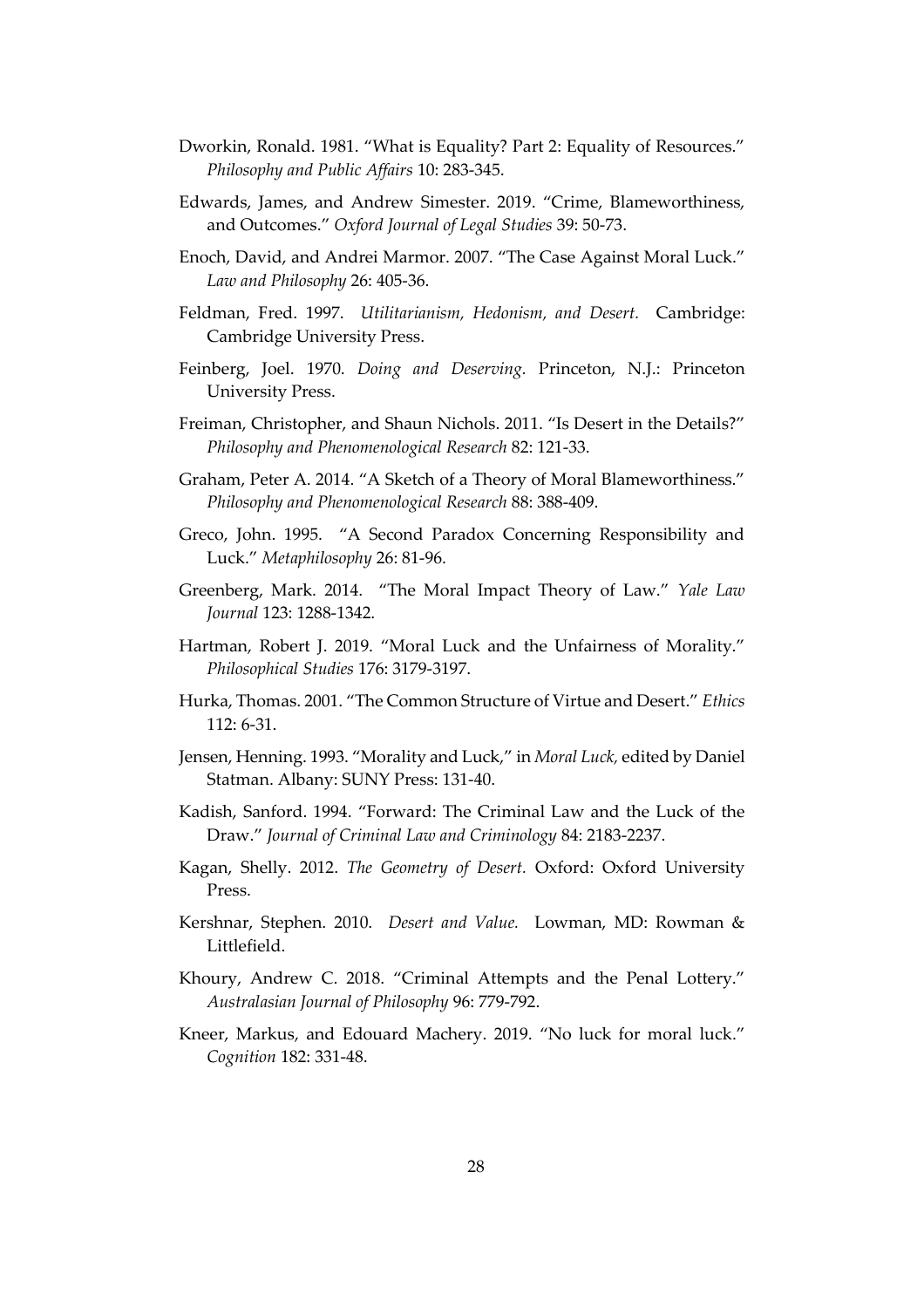- Lee, Youngjae. 2009. "Recidivism as Omission: A Relational Account." *Texas Law Review* 87: 571-622.
- Levy, Ken. 2005. "The Solution to the Problem of Outcome Luck: Why Harm is Just as Punishable as the Wrongful Action that Causes it." *Law & Philosophy* 24: 263-303.
- Lewis, David. 1989. "The Punishment that Leaves Something to Chance." *Philosophy and Public Affairs* 18: 53-67.
- Mackie, J.L. 1982. "Morality and the Retributive Emotions." *Criminal Justice Ethics* 1: 3-10.
- McKenna, Michael. 2013. "Directed Blame and Conversation," in *Blame: Its Nature and Norms,* edited by Justin D. Coates, and Neal A. Tognazzini. Oxford: Oxford University Press: 119-40.
- Moore, Michael S. 1997. *Placing Blame.* Oxford: Oxford University Press.
- Morris, Herbert. 1968. "Persons and Punishment." *Monist* 52: 475-501.
- Nagel, Thomas. 1979. *Mortal Questions.* Cambridge: Cambridge University Press.
- Nelkin, Dana. 2019. "Moral Luck," in *The Stanford Encyclopedia of Philosophy,* edited by Edward N. Zalta, https://plato.stanford.edu/entries/moralluck/#KinMorAss.
- Olsaretti, Serena. 2003. "Introduction: Debating Desert and Justice," in *Desert and Justice,* edited by Serena Olsaretti. Oxford: Oxford University Press: 1-24.
- Otsuka, Michael. 2009. "Moral Luck: Optional, Not Brute." *Philosophical Perspectives* 23, *Ethics:* 373-388.
- Pereboom, Derk. 2015. "A Notion of Moral Responsibility Immune to the Threat from Causal Determinism," in *The Nature of Moral Responsibility: New Essays,* edited by Randolph Clarke, Michael McKenna, and Angela M. Smith. Oxford: Oxford University Press: 281-96.
- Richards, Norvin. 1986. "Luck and Desert." *Mind* 65: 198-209.
- Rosebury, Brian. 1995. "Moral Responsibility and 'Moral Luck.'" *Philosophical Review* 104: 499-524.
- Rosen, Gideon. 2015. "The Alethic Conception of Moral Responsibility," in *The Nature of Moral Responsibility: New Essays,* edited by Randolph Clarke, Michael McKenna, and Angela M. Smith. Oxford: Oxford University Press: 65-87.